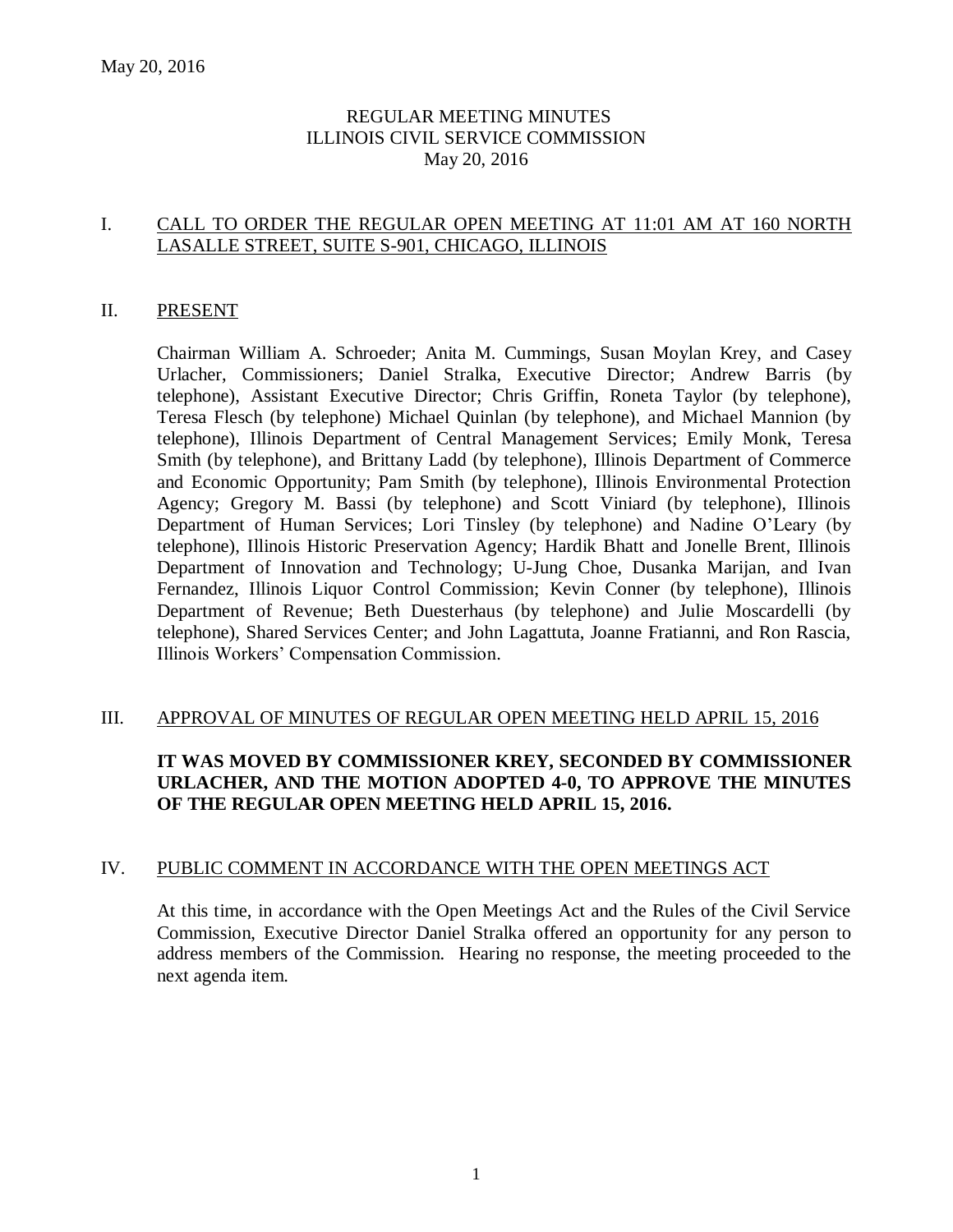#### $V<sub>1</sub>$ EXEMPTIONS UNDER SECTION  $4d(3)$  OF THE PERSONNEL CODE

# A. Report on Exempt Positions from Department of Central Management Services

|        | Total            | Number of Exempt |
|--------|------------------|------------------|
| Agency | <b>Employees</b> | Positions        |
|        |                  |                  |
|        |                  |                  |
|        |                  |                  |
|        |                  |                  |
|        |                  |                  |
|        |                  |                  |
|        |                  |                  |
|        |                  |                  |
|        |                  |                  |
|        |                  |                  |
|        |                  |                  |
|        |                  |                  |
|        |                  |                  |
|        |                  |                  |
|        |                  |                  |
|        |                  |                  |
|        |                  |                  |
|        |                  |                  |
|        |                  |                  |
|        |                  |                  |
|        |                  |                  |
|        |                  |                  |
|        |                  |                  |
|        |                  |                  |
|        |                  |                  |
|        |                  |                  |
|        |                  |                  |
|        |                  |                  |
|        |                  |                  |
|        |                  |                  |
|        |                  |                  |
|        |                  |                  |
|        |                  |                  |
|        |                  |                  |
|        |                  |                  |
|        |                  |                  |
|        |                  |                  |
|        |                  |                  |
|        |                  |                  |
|        |                  |                  |
|        |                  |                  |
|        |                  |                  |
|        |                  |                  |
|        |                  |                  |
|        |                  |                  |
|        |                  |                  |
|        |                  |                  |
|        |                  |                  |
|        |                  |                  |
|        |                  |                  |
|        |                  |                  |
|        |                  |                  |
|        |                  |                  |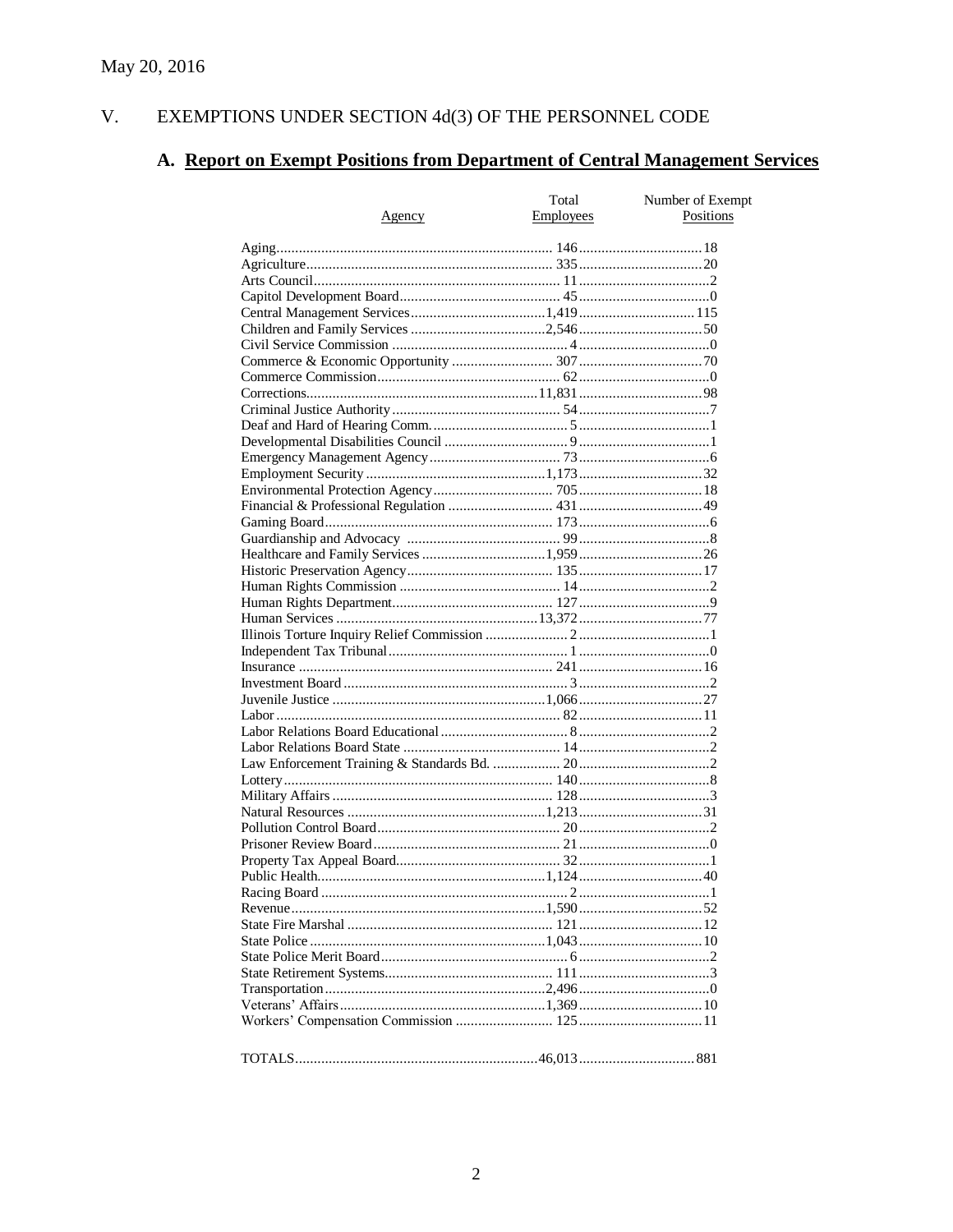### **B. Governing Rule – Section 1.142 Jurisdiction B Exemptions**

- a) The Civil Service Commission shall exercise its judgment when determining whether a position qualifies for exemption from Jurisdiction B under Section 4d(3) of the Personnel Code. The Commission will consider any or all of the following factors inherent in the position and any other factors deemed relevant to the request for exemption:
	- 1) The amount and scope of principal policy making authority;
	- 2) The amount and scope of principal policy administering authority;
	- 3) The amount of independent authority to represent the agency, board or commission to individuals, legislators, organizations or other agencies relative to programmatic responsibilities;
	- 4) The capability to bind the agency, board or commission to a course of action;
	- 5) The nature of the program for which the position has principal policy responsibility;
	- 6) The placement of the position on the organizational chart of the agency, board or commission;
	- 7) The mission, size and geographical scope of the organizational entity or program within the agency, board or commission to which the position is allocated or detailed.
- b) The Commission may, upon its own action after 30 days notice to the Director of Central Management Services or upon the recommendation of the Director of the Department of Central Management Services, rescind the exemption of any position that no longer meets the requirements for exemption set forth in subsection (a). However, rescission of an exemption shall be approved after the Commission has determined that an adequate level of managerial control exists in exempt status that will insure responsive and accountable administrative control of the programs of the agency, board or commission.
- c) For all positions currently exempt by action of the Commission, the Director of Central Management Services shall inform the Commission promptly in writing of all changes in essential functions, reporting structure, working title, work location, position title, position number or specialized knowledge, skills, abilities, licensure or certification.
- d) Prior to granting an exemption from Jurisdiction B under Section 4d(3) of the Personnel Code, the Commission will notify the incumbent of the position, if any, of its proposed action. The incumbent may appear at the Commission meeting at which action is to be taken and present objections to the exemption request.

(Source: Amended at 34 Ill. Reg. 3485, effective March 3, 2010)

\* \* \*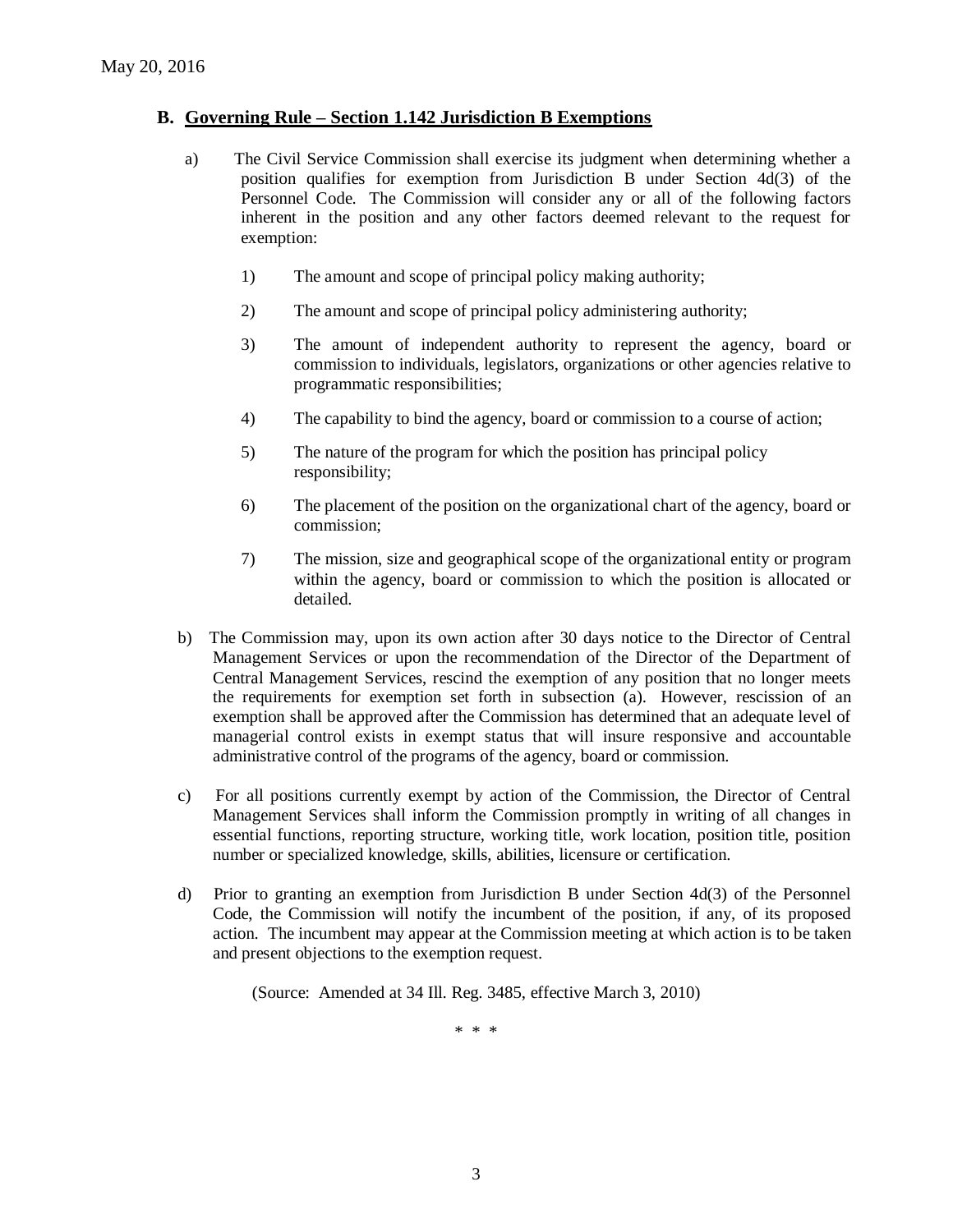### **C. Requests for 4d(3) Exemption**

Executive Director Daniel Stralka reported the following:

- As to Items C and D, by agreement between Commission Staff and Central Management Services, it was requested that these be continued to the Commission's June 17, 2016 meeting.
- $\triangleright$  As to Item E, the agency asked that this request be continued to the Commission's June 17, 2016 meeting. Staff had no objection to this request.

With regard to continued requests, the Commission typically does not grant continuances at the June meeting since it is the last meeting of the fiscal year so it is anticipated there will be some substantive action taken at that time on any continued request.

- $\triangleright$  As to Item F, the agency asked to withdraw this request.
- $\triangleright$  As to Item G, this request was for a Group Health Plan Finance Manager and Chief Financial Officer in the Bureau of Benefits in Central Management Services, a position that reports to the Assistant Deputy Director of Benefits who reports to the Director of Benefits who reports to the Director. The Group Health Plan consists of four separate health insurance programs for State employees, retired teachers, a college program and a local government program. These programs represent a total expenditure of \$3.5B. The Group Health Plan's role is to determine rates and premiums, enrollment policies and available benefits. This position's responsibilities include developing and analyzing complex cost and liability projections as well as presenting the Group Health Plan budget and programs to a variety of governmental units. Given the size and scope of this program and the agency's assurance that it has no intention to seek any additional exempt positions in this program area, Staff recommended approval of this request. Michael Mannion, Central Management Services, concurred with these representations.
- $\triangleright$  As to Item H, this request was for the existing Executive Director of the Illinois Torture Inquiry and Relief Commission, a position that reports to the Chairman. This position was first granted exempt status in 2010. It was last before the Civil Service Commission in November 2013 when its exemption was granted to August 19, 2016 because it was anticipated that is when the Illinois Torture Inquiry and Relief Commission would have completed investigation of the claims before it. Now it appears that the Illinois Torture Inquiry and Relief Commission will need an additional two to four years to complete its work so Staff recommended approval of this request through August 17, 2018.
- $\triangleright$  As to Items I1 through I10, these requests are all related to the Executive Order 2016-01 which created the Department of Innovation and Technology (DoIT). Staff is prepared to recommend approval of these requests and wrote a separate memorandum to the Commissioners in this regard. Rather than make a lengthy oral Staff presentation at today's meeting, it was suggested instead that this memorandum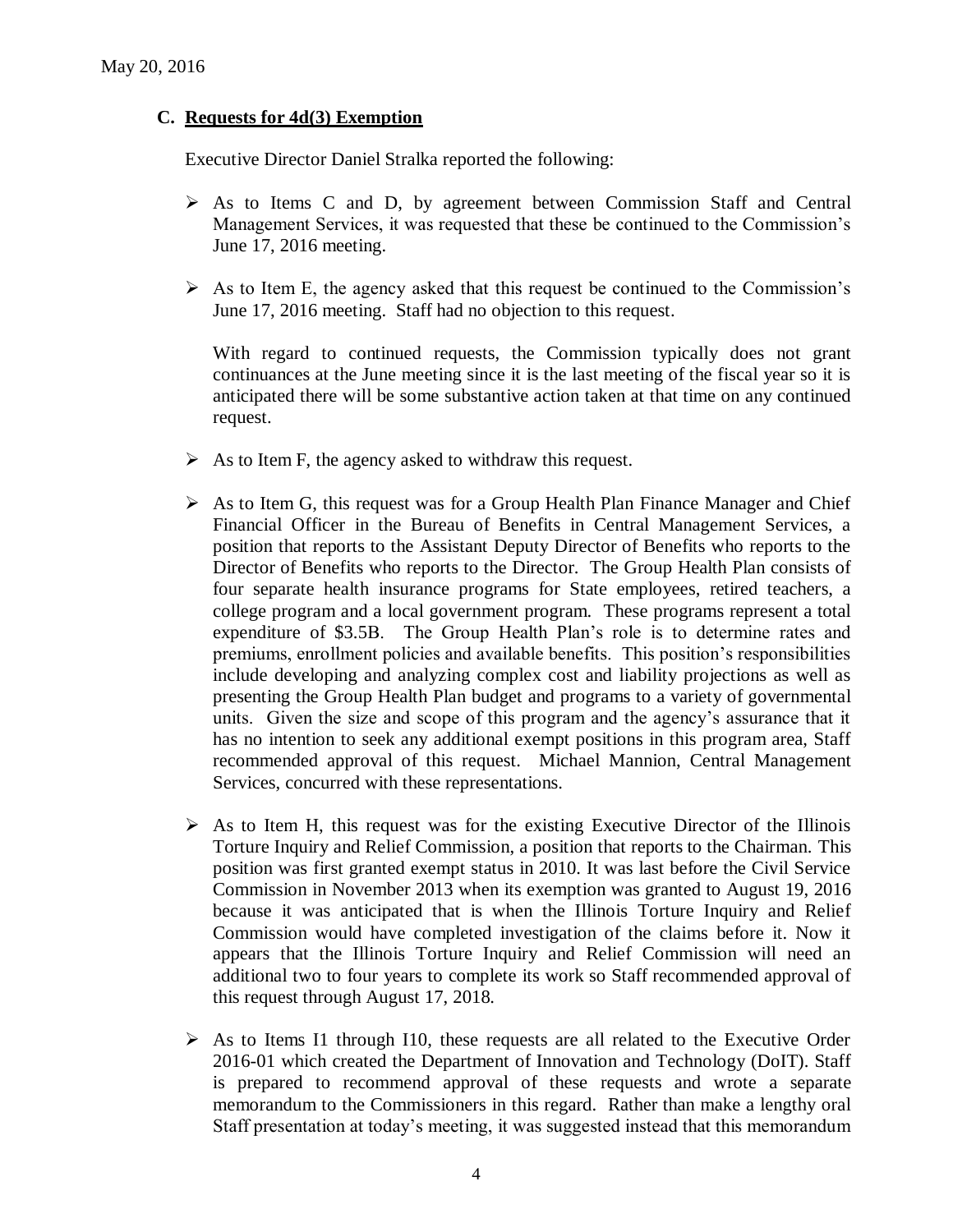be attached to the Minutes of this meeting and the Commissioners agreed. Representatives from DoIT were present to make some brief remarks and/or answer any questions the Commissioners may have regarding this initiative or the overall duties or responsibilities of individual requested positions. Hardik Bhatt, Secretary-Designate of DoIT, provided a brief overview of DoIT and also thanked the Commissioners for their approval of prior requests related to the Enterprise Resource Planning program which is on its way to becoming the first unified data management system in the State. Hardik Bhatt noted how the Executive Order unified 33 different entities in to DoIT with a total spend of \$900M on information technology. He pointed out that the State of Illinois was third in the country in information technology spending, but in the bottom four in results.

DoIT will consist of seven clusters of related agencies, but the majority of information technology employees will remain working in their assigned agencies. The Cluster Chief Information Officer positions will coordinate all the work in their respective agencies. The agency Chief Information Officers will be working with not only their agency directors but with the Cluster Chief Information Officers as well. This structure will help in breaking down the silos that presently exist in the State. Commissioner Cummings inquired if it is accurate that no employees are being moved. Hardik Bhatt responded affirmatively, noting that for the first year and for planning purposes, it is important for the employees to be close to the business they are supporting. Commissioner Cummings then inquired how the legacy information technology systems are being pulled in to the new agency. Hardik Bhatt responded using the licensing example for a State resident who is a nurse that enjoys hunting. Presently, the respective agencies that license those activities each built their own licensing system. Under the integration envisioned by DoIT, that resident would only have to go to one website to obtain both these licenses. It will be up to the Cluster Chief Information Officers to coordinate the functionality of that licensing website across agencies. Commissioner Cummings's final inquiry was whether any employees would be eliminated as a result of the creation of DoIT. Hardik Bhatt indicated there were no positions being eliminated. Executive Director Stralka asked about the legislation which representatives had previously indicated would place DoIT under the Civil Administrative Code, and Commissioner Urlacher also inquired if there was bipartisan support for this effort. Hardik Bhatt responded that there was bipartisan support for the creation of DoIT and that the legislation had yet to be introduced. The Commissioners thanked Hardik Bhatt for his presentation.

- $\triangleright$  As to Item J, the agency requested that this request be continued to the Commission's June 17, 2016 meeting. Staff had no objection to this request.
- $\triangleright$  As to Item K, this request was for a Legislative Liaison at the Department of Revenue, a position that reports to the Manager of the Legislative Office who reports to the Director. This position's job duties require the person to regularly communicate in the course of his or her employment with officials or staff of the General Assembly for the purpose of influencing any legislative action. Revenue also has two legislative positions on the Commission's agenda today for consideration of proposed rescission, and has already abolished another. The structure of the exempt positions in the Legislative Office was first brought up last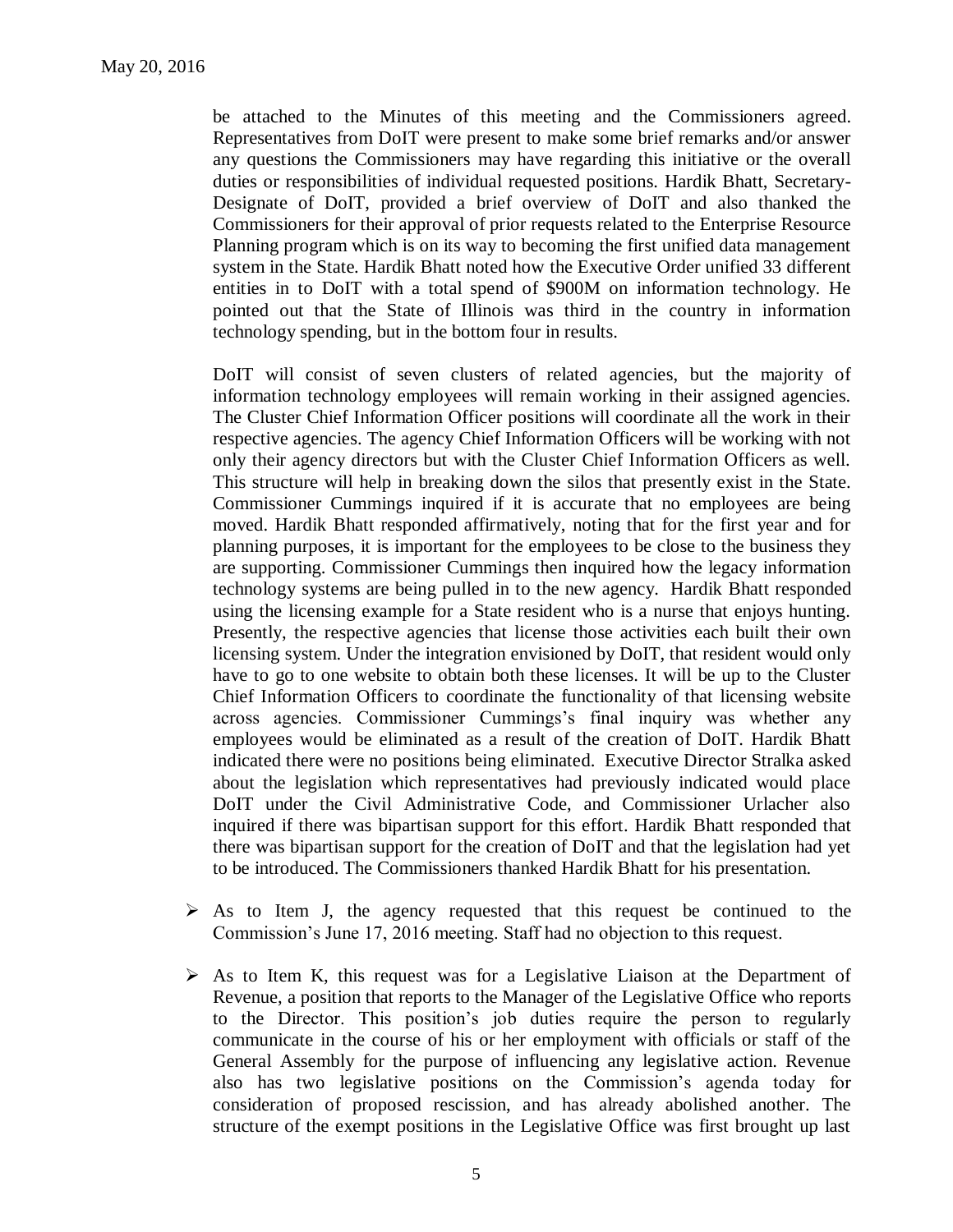November. Commission and agency Staff have had several discussions since and came to an agreement that will result in the agency having a total of five exempt Legislative Liaison positions in that office. That appears to be a justifiable number considering the size and scope of the agency. This request was made as part of that agreement and Staff recommended approval. Julie Moscardelli concurred with these representations.

 $\triangleright$  As to Item L, this is also a request from the Department of Revenue and is for the Liquor Control Compliance Manager for the Illinois Liquor Control Commission, a position that reports to the Associate Director of the Illinois Liquor Control Commission who reports to the Director. This position is not a new request but a clarification of an existing exempt position whose duties changed to such an extent that it necessitated reconsideration by the Commission. The new duties include principal administrative responsibility for Liquor Control Agents who enforce the Liquor Control Act which is tantamount to the way in which Illinois Liquor Control Commission policies are carried out. For these reasons, Staff recommended approval of this request. Julie Moscardelli concurred with these representations.

### **IT WAS MOVED BY CHAIRMAN SCHROEDER, SECONDED BY COMMISSIONER KREY, THE MOTION ADOPTED 4-0 TO CONTINUE TO JUNE 17, 2016 THE EXEMPTION REQUESTS FOR THE FOLLOWING POSITIONS:**

- **C: Chief Labor Counsel (Corrections)**
- **D: Chief Labor Counsel (Human Services)**
- **E: Deputy Director of Operations (Corrections)**
- **J: Deputy General Counsel (Lottery)**

**IT WAS MOVED BY COMMISSIONER CUMMINGS, SECONDED BY CHAIRMAN SCHROEDER, THE MOTION ADOPTED 4-0 TO ACCEPT THE WITHDRAWAL OF THE EXEMPTION REQUEST FOR THE FOLLOWING POSITION:**

**F: Health Information Technology Exchange Program Director (Insurance)**

**IT WAS MOVED BY CHAIRMAN SCHROEDER, SECONDED BY COMMISSIONER URLACHER, THE MOTION ADOPTED 4-0 TO GRANT THE REQUEST FOR 4D(3) EXEMPTION THROUGH AUGUST 17, 2018 FOR THE FOLLOWING POSITION:**

**H: Director (Torture Inquiry and Relief Commission)**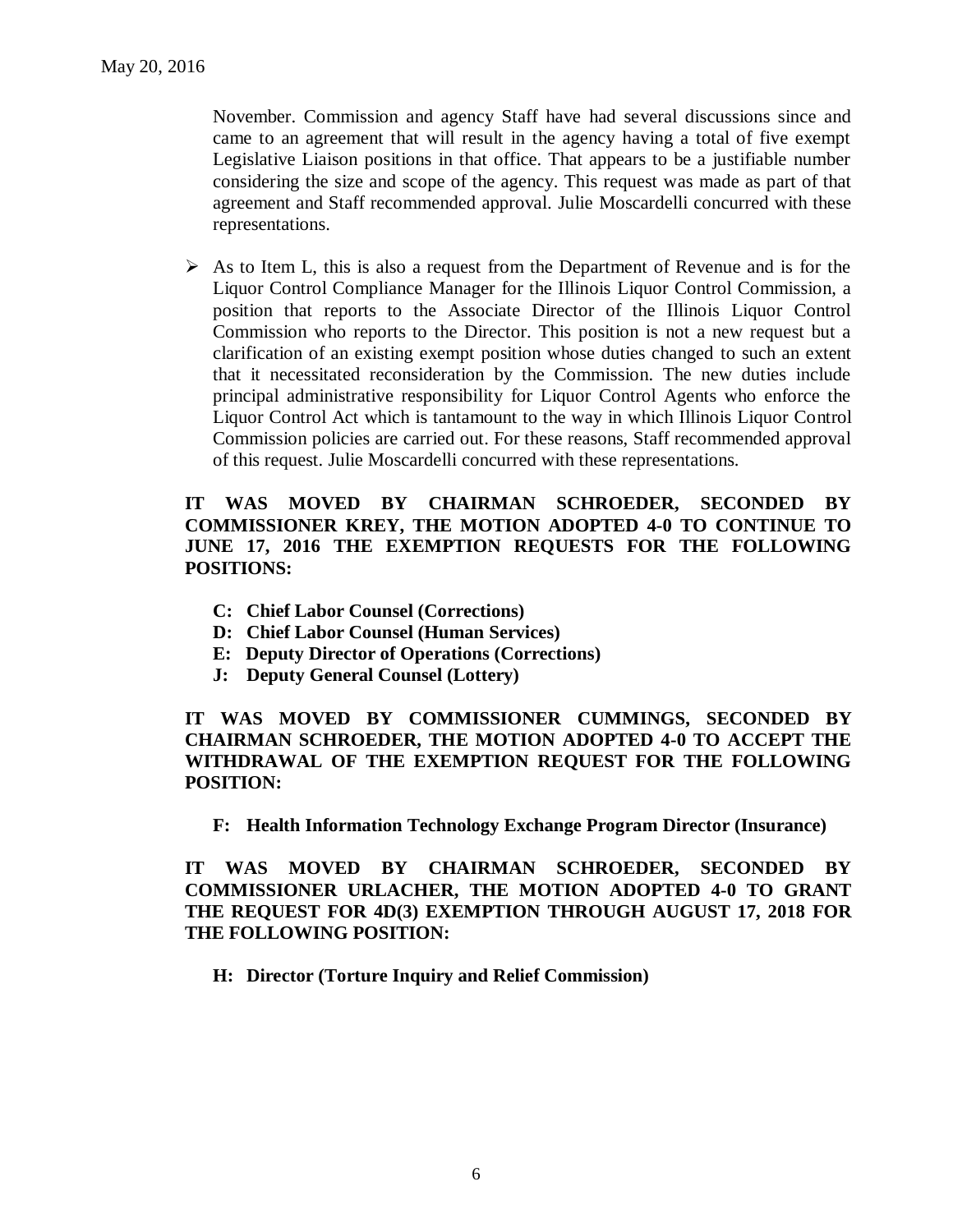### **IT WAS MOVED BY COMMISSIONER CUMMINGS, SECONDED BY COMMISSIONER URLACHER, THE MOTION ADOPTED 4-0 TO GRANT THE EXEMPTION REQUEST FOR THE FOLLOWING POSITIONS:**

- **G: Benefits Group Health Plan CFO (Central Management Services)**
- **I1: General Counsel (DoIT)**
- **I2: Human Resource Manager (DoIT)**
- **I3: Legislative Liaison (DoIT)**
- **I4: Chief Information Officer-Families, Children and Elderly (DoIT)**
- **I5: Chief Information Officer-Government and Public Employees (DoIT)**
- **I6: Chief Information Officer-Business and Workforce (DoIT)**
- **I7: Chief Information Officer-Natural and Cultural Resources (DoIT)**
- **I8: Chief Information Officer-Public Safety (DoIT)**
- **I9: Chief Information Officer-Students (DoIT)**
- **I10:Chief Information Officer-Transportation Cluster (DoIT)**
- **K: Legislative Liaison (Revenue)**
- **L: Liquor Compliance Manager (Revenue)**

### **The following 4d(3) exemption requests were continued to June 17, 2016:**

#### **C. Illinois Department of Corrections**

| <b>Position Number</b>  | 40070-29-08-000-01-01                 |
|-------------------------|---------------------------------------|
| <b>Functional Title</b> | <b>Chief Labor Counsel</b>            |
| Incumbent               | Vacant                                |
| Supervisor              | Governor's Office Chief Labor Counsel |
| Location                | <b>Sangamon County</b>                |

### **D. Illinois Department of Human Services**

| <b>Position Number</b>  | 40070-10-00-000-00-01                 |
|-------------------------|---------------------------------------|
| <b>Functional Title</b> | <b>Chief Labor Counsel</b>            |
| Incumbent               | Vacant                                |
| Supervisor              | Governor's Office Chief Labor Counsel |
| Location                | <b>Sangamon County</b>                |

### **E. Illinois Department of Corrections**

| <b>Position Number</b>  | 40070-29-04-010-00-01                                            |
|-------------------------|------------------------------------------------------------------|
| <b>Functional Title</b> | Deputy Director of Operations                                    |
| Incumbent               | Michael P. Atchison                                              |
| Supervisor              | Chief of Operations who reports to the Public Safety Officer who |
|                         | reports to the Director                                          |
| Location                | <b>Randolph County</b>                                           |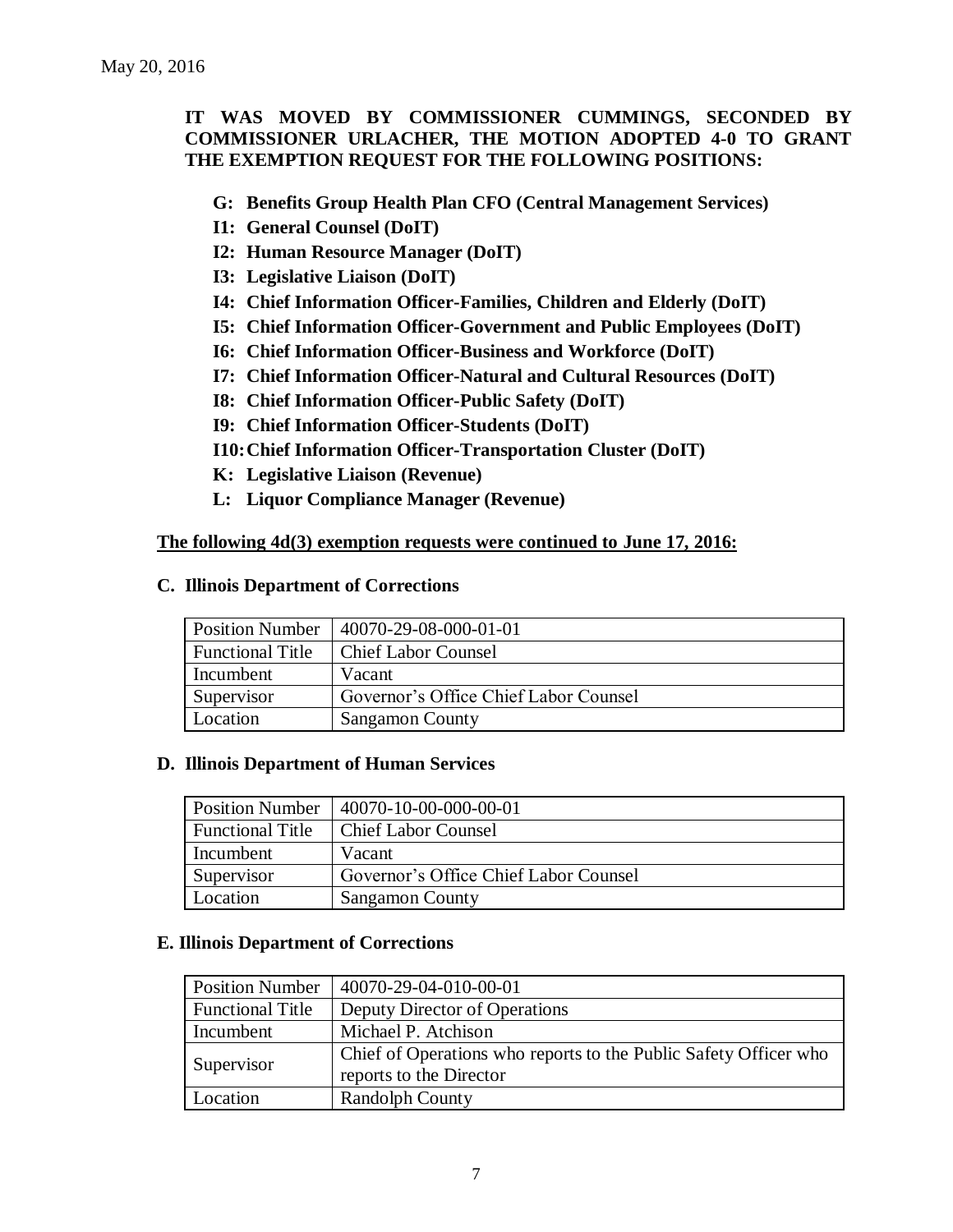$\overline{a}$ 

### **J. Illinois Department of Lottery**

| <b>Position Number</b>  | 40070-45-02-100-00-01                       |
|-------------------------|---------------------------------------------|
| <b>Functional Title</b> | <b>Deputy General Counsel</b>               |
| Incumbent               | Vacant                                      |
| Supervisor              | General Counsel who reports to the Director |
| Location                | <b>Cook County</b>                          |

#### **The following 4d(3) exemption was withdrawn on May 20, 2016:**

#### **F. Illinois Department of Insurance**

| <b>Position Number</b>  | 40070-14-40-000-00-01                                    |
|-------------------------|----------------------------------------------------------|
| <b>Functional Title</b> | Health Information Technology Exchange Program Director' |
| Incumbent               | Brian P. Gorman                                          |
| Supervisor              | Director                                                 |
| Location                | <b>Cook County</b>                                       |

### **The following 4d(3) exemption was granted through August 17, 2018 on May 20, 2016:**

### **H. Illinois Torture Inquiry and Relief Commission**

| <b>Position Number</b>  | $140070 - 50 - 02 - 000 - 00 - 01^2$ |
|-------------------------|--------------------------------------|
| <b>Functional Title</b> | Director                             |
| Incumbent               | <b>Robert Olmstead</b>               |
| Supervisor              | Chairman                             |
| Location                | Sangamon County                      |

#### **The following 4d(3) exemption requests were granted on May 20, 2016:**

### **G. Illinois Department of Central Management Services**

| <b>Position Number</b>  | 40070-37-30-000-20-01                                           |
|-------------------------|-----------------------------------------------------------------|
| <b>Functional Title</b> | Group Health Plan Finance Manager/CFO                           |
| Incumbent               | Vacant                                                          |
| Supervisor              | Assistant Deputy Director of Benefits who reports to the Deputy |
|                         | Director of Benefits who reports to the Director                |
| Location                | <b>Sangamon County</b>                                          |

<sup>&</sup>lt;sup>1</sup> This position was granted exemption on March 16, 2012 for two years which was extended on February 21, 2014 for an additional two years. On January 15, 2016 the position was granted exemption through March 18, 2016. On March 18, 2016 the exemption was granted through May 20, 2016.

<sup>&</sup>lt;sup>2</sup> This position was granted exemption on November 15, 2013 through August 19, 2016.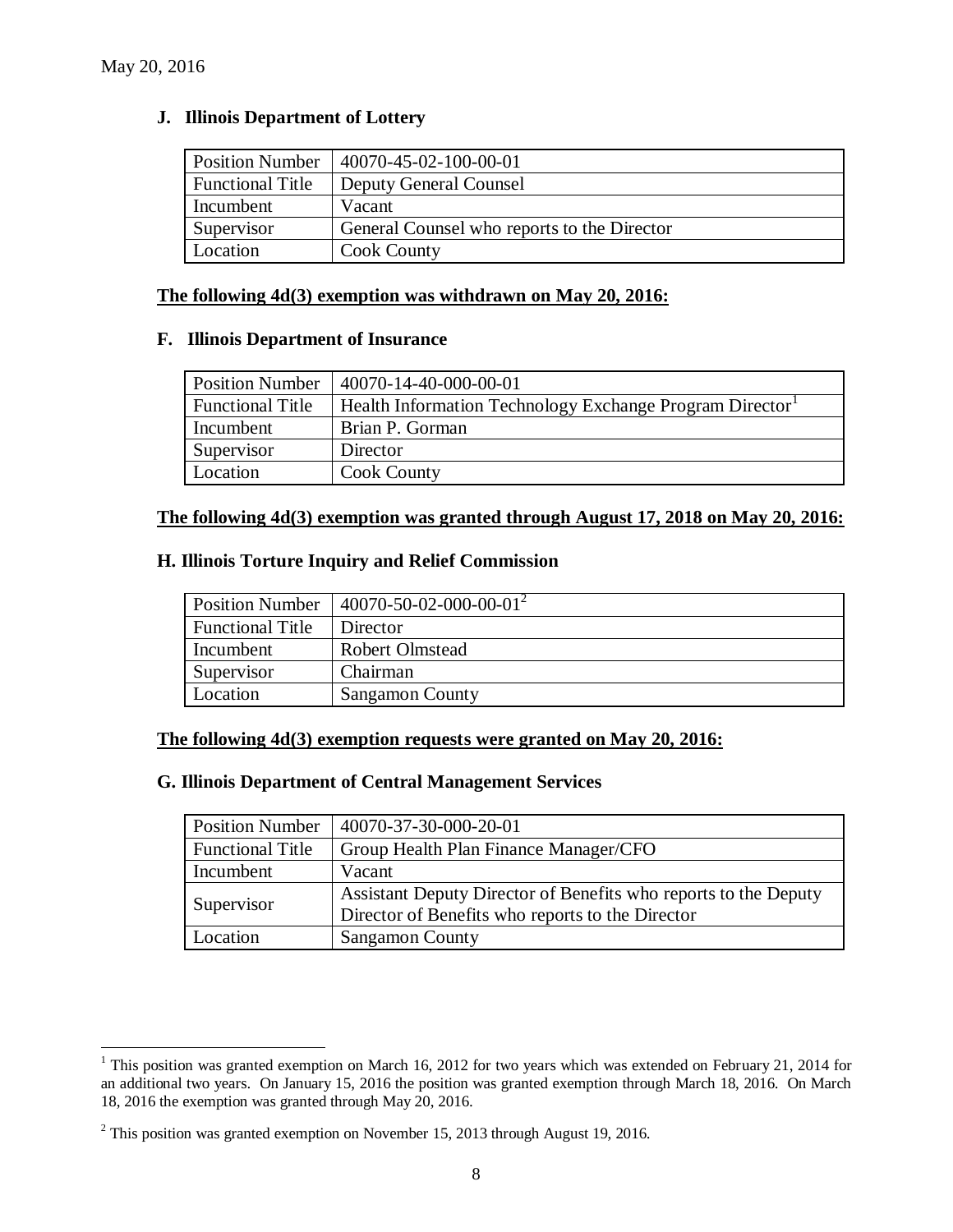| <b>Position Number</b>  | $140070 - 28 - 11 - 070 - 00 - 01$          |
|-------------------------|---------------------------------------------|
| <b>Functional Title</b> | <b>General Counsel</b>                      |
| Incumbent               | Vacant                                      |
| Supervisor              | Chief of Staff who reports to the Secretary |
| Location                | <b>Cook County</b>                          |

### **I1. Illinois Department of Innovation and Technology (DoIT)**

## **I2. Illinois Department of Innovation and Technology (DoIT)**

| <b>Position Number</b>  | 40070-28-11-020-00-01                       |
|-------------------------|---------------------------------------------|
| <b>Functional Title</b> | <b>Human Resources Manager</b>              |
| Incumbent               | Vacant                                      |
| Supervisor              | Chief of Staff who reports to the Secretary |
| Location                | <b>Sangamon County</b>                      |

### **I3. Illinois Department of Innovation and Technology (DoIT)**

| <b>Position Number</b>  | $\mid$ 37015-28-11-000-20-01                |
|-------------------------|---------------------------------------------|
| <b>Functional Title</b> | Legislative Liaison                         |
| Incumbent               | Vacant                                      |
| Supervisor              | Chief of Staff who reports to the Secretary |
| Location                | <b>Sangamon County</b>                      |

### **I4. Illinois Department of Innovation and Technology (DoIT)**

| <b>Position Number</b>  | 40070-28-15-000-00-01                                            |
|-------------------------|------------------------------------------------------------------|
| <b>Functional Title</b> | Chief Information Officer-Families, Children and Elderly Cluster |
| Incumbent               | Vacant                                                           |
| Supervisor              | Secretary                                                        |
| Location                | <b>Sangamon County</b>                                           |

### **I5. Illinois Department of Innovation and Technology (DoIT)**

| <b>Position Number</b>  | 40070-28-16-000-00-01                                     |  |  |
|-------------------------|-----------------------------------------------------------|--|--|
| <b>Functional Title</b> | Chief Information Officer-Government and Public Employees |  |  |
|                         | Cluster                                                   |  |  |
| Incumbent               | Vacant                                                    |  |  |
| Supervisor              | Secretary                                                 |  |  |
| Location                | <b>Cook County</b>                                        |  |  |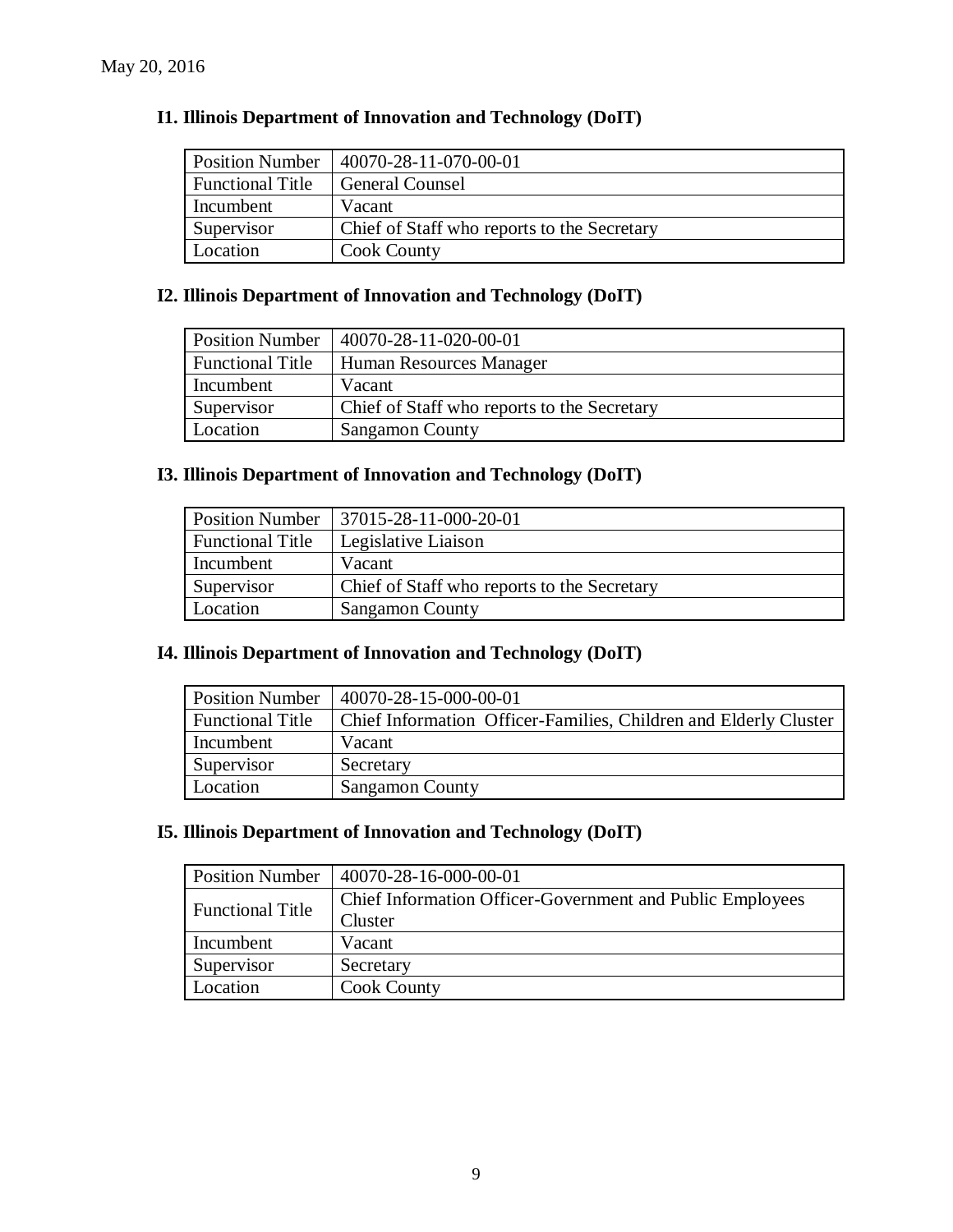| <b>I6. Illinois Department of Innovation and Technology (DoIT)</b> |  |
|--------------------------------------------------------------------|--|
|--------------------------------------------------------------------|--|

| <b>Position Number</b>  | 40070-28-17-000-00-01                                    |  |
|-------------------------|----------------------------------------------------------|--|
| <b>Functional Title</b> | Chief Information Officer-Business and Workforce Cluster |  |
| Incumbent               | Vacant                                                   |  |
| Supervisor              | Secretary                                                |  |
| Location                | <b>Cook County</b>                                       |  |

### **I7. Illinois Department of Innovation and Technology (DoIT)**

| <b>Position Number</b>  | 40070-28-18-000-00-01                                                   |  |
|-------------------------|-------------------------------------------------------------------------|--|
| <b>Functional Title</b> | <b>Chief Information Officer-Natural and Cultural Resources Cluster</b> |  |
| Incumbent               | Vacant                                                                  |  |
| Supervisor              | Secretary                                                               |  |
| Location                | <b>Sangamon County</b>                                                  |  |

### **I8. Illinois Department of Innovation and Technology (DoIT)**

| <b>Position Number</b>  | 40070-28-19-000-00-01                                  |  |
|-------------------------|--------------------------------------------------------|--|
| <b>Functional Title</b> | <b>Chief Information Officer-Public Safety Cluster</b> |  |
| Incumbent               | Vacant                                                 |  |
| Supervisor              | Secretary                                              |  |
| Location                | <b>Sangamon County</b>                                 |  |

### **I9. Illinois Department of Innovation and Technology (DoIT)**

| <b>Position Number</b>  | 40070-28-20-000-00-01                             |  |
|-------------------------|---------------------------------------------------|--|
| <b>Functional Title</b> | <b>Chief Information Officer-Students Cluster</b> |  |
| Incumbent               | Vacant                                            |  |
| Supervisor              | Secretary                                         |  |
| Location                | <b>Cook County</b>                                |  |

### **I10. Illinois Department of Innovation and Technology (DoIT)**

| <b>Position Number</b>  | 40070-28-21-000-00-01                                   |  |
|-------------------------|---------------------------------------------------------|--|
| <b>Functional Title</b> | <b>Chief Information Officer-Transportation Cluster</b> |  |
| Incumbent               | Vacant                                                  |  |
| Supervisor              | Secretary                                               |  |
| Location                | <b>Sangamon County</b>                                  |  |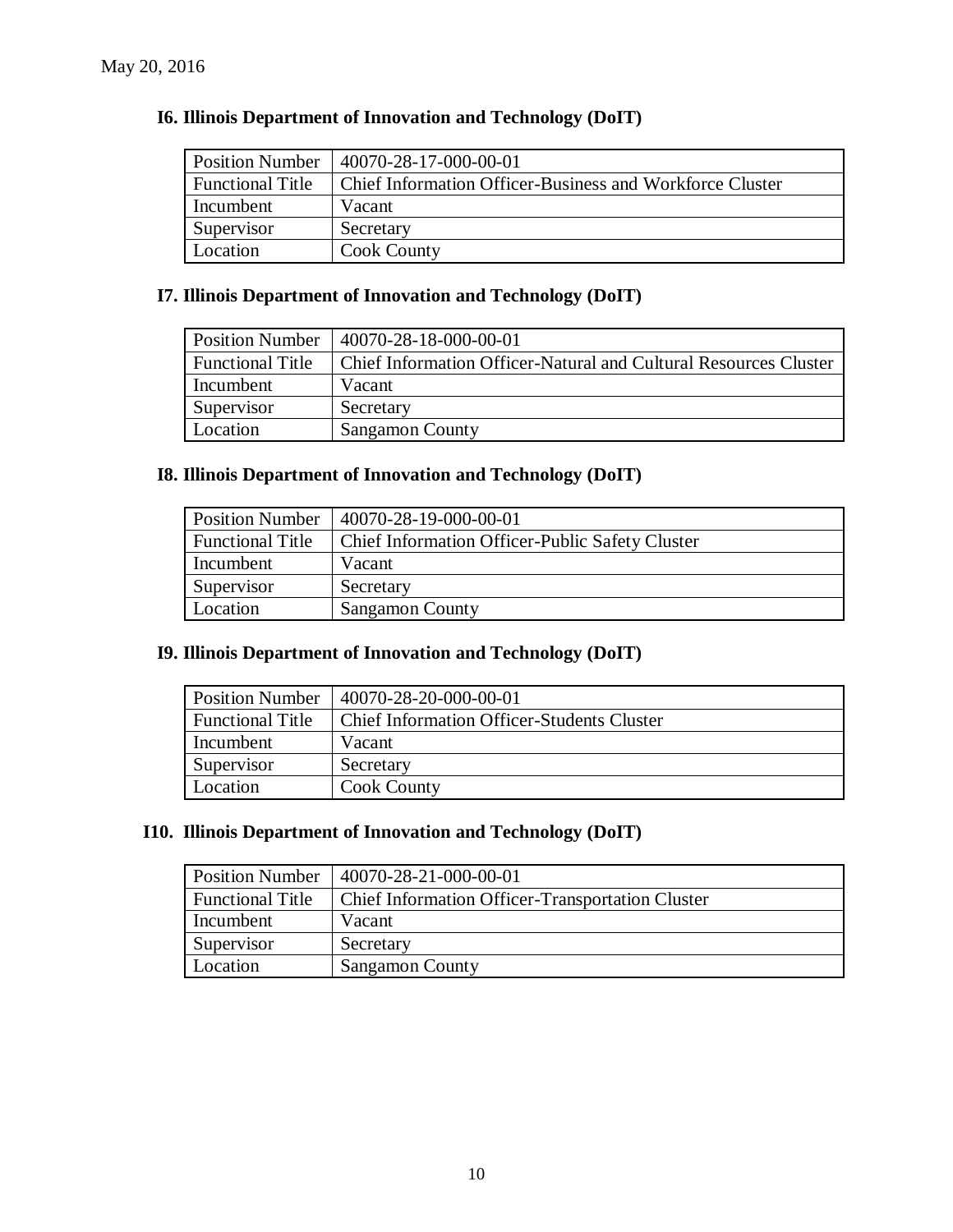### **K. Illinois Department of Revenue**

| <b>Position Number</b>  | 00502-25-04-000-02-01                                     |  |
|-------------------------|-----------------------------------------------------------|--|
| <b>Functional Title</b> | Legislative Liaison                                       |  |
| Incumbent               | Vacant                                                    |  |
| Supervisor              | Manager of Legislative Office who reports to the Director |  |
| Location                | <b>Sangamon County</b>                                    |  |

### **L. Illinois Department of Revenue**

| <b>Position Number</b>                                                                                                                                               | $40070 - 25 - 71 - 140 - 00 - 01^3$ |  |
|----------------------------------------------------------------------------------------------------------------------------------------------------------------------|-------------------------------------|--|
| <b>Functional Title</b>                                                                                                                                              | Liquor Compliance Manager           |  |
| Incumbent                                                                                                                                                            | Barbara Bruno                       |  |
| Liquor Control Associate Director who reports to the Executive<br>Director of the Liquor Control Commission, who reports to the<br>Supervisor<br>Director of Revenue |                                     |  |
| Location                                                                                                                                                             | <b>Cook County</b>                  |  |

### **M. Proposed Rescissions in accordance with Section 1.142(b) of the Rules of the Civil Service Commission**

Executive Director Stralka noted that the details regarding these proposed rescissions were included in the agenda. It was Commission staff's position that an adequate level of managerial control would exist in exempt status for all these proposed rescissions.

 Staff concerns surrounding Items M4, M36, M37 and M42 were resolved or otherwise disposed of prior to the meeting. Therefore Staff recommended denial of these proposed rescissions.

### **IT WAS MOVED BY CHAIRMAN SCHROEDER, SECONDED BY COMMISSIONER CUMMINGS, AND THE MOTION ADOPTED 4-0 TO DENY THE RESCISSION OF 4D(3) EXEMPTION FOR THE FOLLOWING POSITIONS:**

- **M4. Legislative Liaison (DOR)**
- **M36. Chief Accountability Officer (DCEO)**
- **M37. Director, Mental Health (DHS)**
- **M42. Chief of Staff (WCC)**

 $\overline{a}$ 

 $\triangleright$  The respective agencies indicated that they have no objection to the rescissions of Items M14, M15, M17, M19, M21, M25, M26, M27, M28, M33, M34, and M41. The majority of these are vacant Media Administrator positions in the Illinois Office of Communication and Information.

<sup>&</sup>lt;sup>3</sup> This position number is already 4d(3) exempt but the position description was clarified with a substantial change in duties and resubmitted for consideration.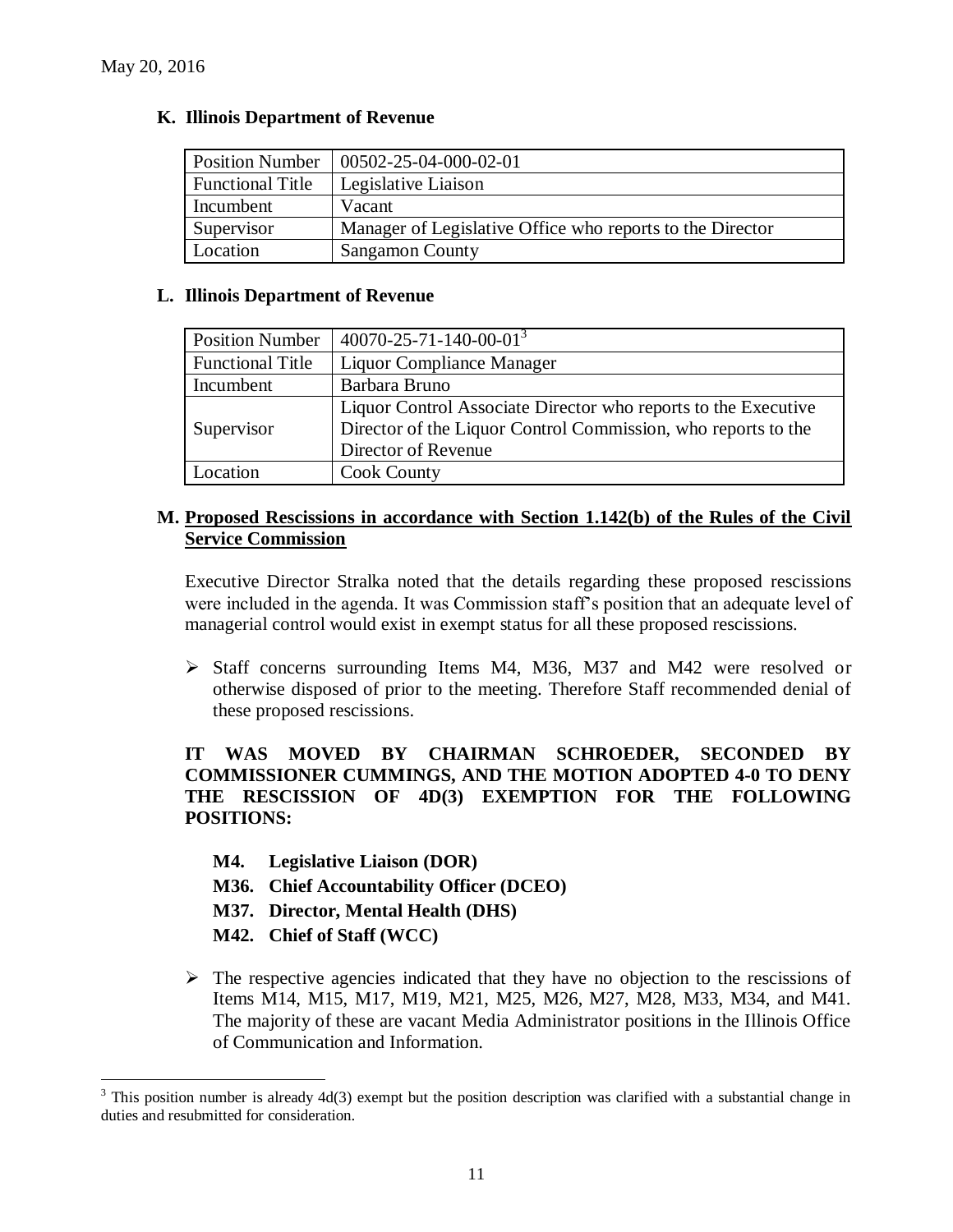The Administration is in the process of returning this function back to the agencies. Therefore, Staff recommended approval of these proposed rescissions.

### **IT WAS MOVED BY COMMISSIONER KREY, SECONDED BY COMMISSIONER URLACHER, AND THE MOTION ADOPTED 4-0 TO RESCIND THE 4D(3) EXEMPTION FOR THE FOLLOWING POSITIONS:**

- **M14. Media Administrator-CMS and Juvenile Justice (CMS)**
- **M15. Media Administrator-Environmental Protection (CMS)**
- **M17. Media Administrator-Human Services (CMS)**
- **M19. Media Administrator-Natural Resources (CMS)**
- **M21. Media Administrator-Corrections (CMS)**
- **M25. Media Administrator-Revenue (CMS)**
- **M26. Media Administrator-State Fire Marshal (CMS)**
- **M27. Media Administrator-Healthcare (CMS)**
- **M28. Media Administrator-Historic Preservation and Capital Dev. (CMS)**
- **M33. Media Administrator-Publications (CMS)**
- **M34. Media Administrator-Visual Media (CMS)**
- **M41. Legislative Liaison (DOR)**
- $\triangleright$  Item M5 is the Deputy Director of Programs for the Illinois Arts Council. It has been vacant just over two years. The agency indicated it has just received approval to fill the position so Staff recommended continuing this item to the Commission's meeting on August 19, 2016.

### **IT WAS MOVED BY COMMISSIONER CUMMINGS, SECONDED BY CHAIRMAN SCHROEDER, AND THE MOTION ADOPTED 4-0 TO CONTINUE TO AUGUST 19, 2016 THE PROPOSED 4D(3) EXEMPTION RESCISSION FOR THE FOLLOWING POSITION:**

### **M5. Deputy Director of Programs (Arts Council)**

 Items M7, M8, M9 and M10 are vacant positions in the Bureau of Property Management in Central Management Services. They are all related to property management transactions in the Bureau. Staff had concerns over the continued eligibility of these positions but was unable to complete its analysis of these positions compared to the other 16 exempt positions in the Bureau. For that reason, Staff recommended continuing these items to the Commission's August 19, 2016 meeting. Commissioner Krey inquired if Central Management Services requested a continuance. Executive Director Stralka replied it did not, adding that he understood Central Management Services' preference was to deny these proposed rescissions.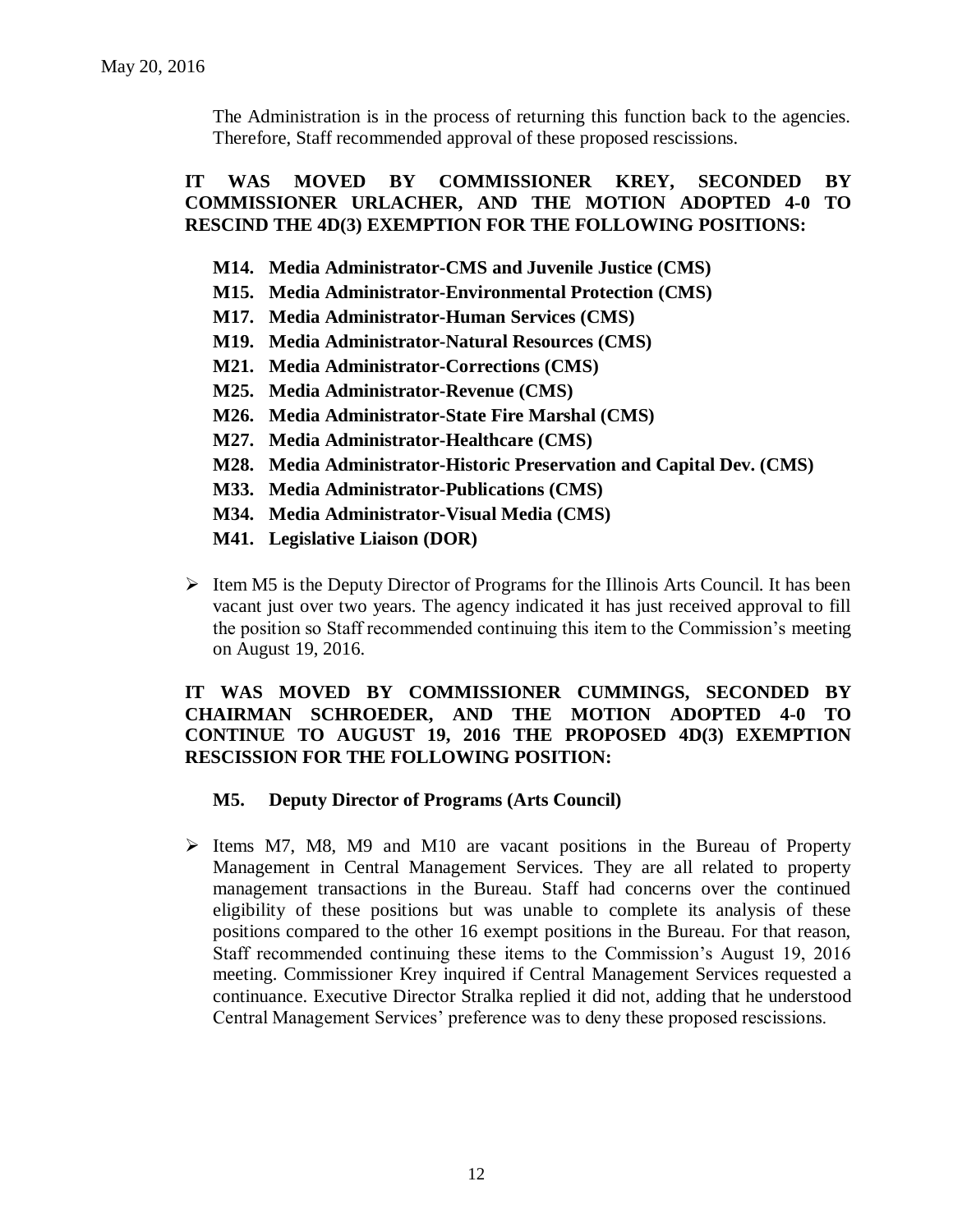**IT WAS MOVED BY CHAIRMAN SCHROEDER, SECONDED BY COMMISSIONER URLACHER, AND THE MOTION ADOPTED 4-0 TO CONTINUE TO AUGUST 19, 2016 THE PROPOSED 4D(3) EXEMPTION RESCISSION FOR THE FOLLOWING POSITIONS:**

- **M7. Property Manager-Transactions-Central and South Regions (CMS)**
- **M8. Property Management, Transactions & Property Administration (CMS)**
- **M9. Property Management, Transactions-Chicago and North Regions (CMS)**
- **M10. Property Management, Transactions & Property Administration-Real Property (CMS)**
- $\triangleright$  Items M11, M12, M13, M16, M18, M20, M22, M23, M24, M29, M30, M31, and M32 are all filled Media Administrator and other positions in the Illinois Office of Communication and Information. As indicated above, the State is in the process of returning this function back to the agencies. Progress is being made but additional time is needed for the establishment of destination positions for these employees and their transfer. For that reason, Staff recommended continuing these items to the Commission's August 19, 2016 meeting.

### **IT WAS MOVED BY COMMISSIONER CUMMINGS, SECONDED BY CHAIRMAN SCHROEDER, AND THE MOTION ADOPTED 4-0 TO CONTINUE TO AUGUST 19, 2016 THE PROPOSED 4D(3) EXEMPTION RESCISSION FOR THE FOLLOWING POSITIONS:**

- **M11. Deputy Director-Office of Communication and Information (CMS)**
- **M12. Media Administrator-Aging and Insurance (CMS)**
- **M13. Media Administrator-Commerce and Economic Opportunity (CMS)**
- **M16. Media Administrator-Financial & Professional Reg. and Revenue (CMS)**
- **M18. Media Administrator-Human Rights (CMS)**
- **M20. Media Administrator-Corrections (CMS)**
- **M22. Media Administrator-Labor and Workers' Compensation (CMS)**
- **M23. Media Administrator-Public Health (CMS)**
- **M24. Media Administrator-Public Health (CMS)**
- **M29. Media Administrator-Healthcare (CMS)**
- **M30. Media Administrator-Transportation (CMS)**
- **M31. Media Administrator-Emergency Management (CMS)**
- **M32. Media Administrator-Veterans' Affairs (CMS)**
- $\geq$  Items M38 and M39 are two vacant exempt positions in the Department of Human Services that the agency indicated in November 2015 would likely be abolished as part of a reorganization affecting the Division of Mental Health. However, the reorganization was put on hold earlier this year, ostensibly for reasons tied to the budget standoff and the failure of the State to pay social service providers. While Commission was not totally convinced this is a valid reason to defer these proposed rescissions, Staff recommended continuing these items to the Commission's August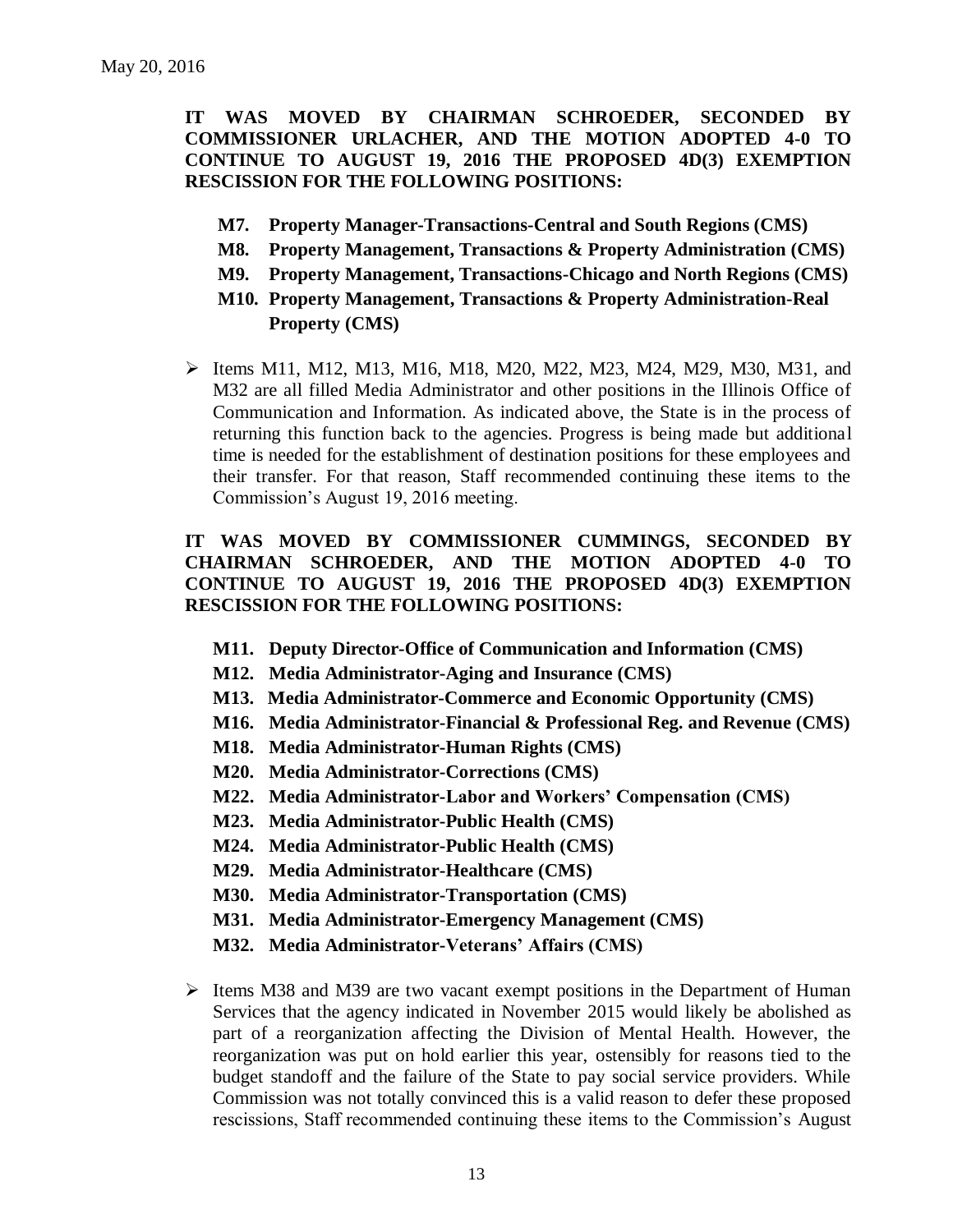2016 meeting. Staff indicated to the agency that it would need to provide a more thorough connection between the hold status of the reorganization and the need to retain these exemptions if not resolved by then. Scott Viniard acknowledged that this representation had been made.

**IT WAS MOVED BY CHAIRMAN SCHROEDER, SECONDED BY COMMISSIONER CUMMINGS, AND THE MOTION ADOPTED 4-0 TO CONTINUE TO AUGUST 19, 2016 THE PROPOSED 4D(3) EXEMPTION RESCISSION FOR THE FOLLOWING POSITIONS:**

### **M38. Manager, Alcoholism and Substance Abuse Division (DHS) M39. Associate Director-Hospital Operations (DHS)**

The following are what Executive Director Stralka referred to as the contested matters before the Commission today.

 $\triangleright$  Item M1 was continued from the Commission's November 2015 meeting and is a Citizen Response position at the Environmental Protection Agency and has been vacant for three and a half years. The employee who retired from the position came back on a contract to perform these duties for the first two years, and since then the agency just assigns other employees as needed. The agency also indicated that the current budget impasse has prevented them from filling the position. It is Staff's position that these are indicators that the position is not of a type to warrant a principal policy exemption since the program responsibilities have not been performed on any sort of regular basis for three and a half years. In addition, there is no indication that the agency has stopped filling positions entirely during this budget impasse. It is more likely that the program and/or position are simply no longer a priority with the agency. For these reasons, Staff recommended approval of the proposed rescission. Commissioner Urlacher was of the opinion that the lack of an agency representative at the meeting to address this was enough to warrant approval of the rescission.

### **IT WAS MOVED BY COMMISSIONER URLACHER, SECONDED BY COMMISSIONER KREY, AND THE MOTION ADOPTED 4-0 TO RESCIND THE 4D(3) EXEMPTION FOR THE FOLLOWING POSITION:**

### **M1. Citizen Response Manager (EPA)**

 $\geq$  Item M2 was continued from the Commission's November 2015 meeting and is the State Historian/Manager at the Illinois Historic Preservation Agency and has been vacant for four and a half years. It has been on five previous agendas for this reason. While the agency has been the subject of some uncertainty over the past year, that appears to have subsided with new appointments to its underlying Board. The agency is contesting the proposed rescission, arguing that there is a unique skill set for this position in terms of educational as well as administrative background. In addition, a new Executive Director for the Abraham Lincoln Presidential Library and Museum is starting on July 11 and the agency would like this person involved in the selection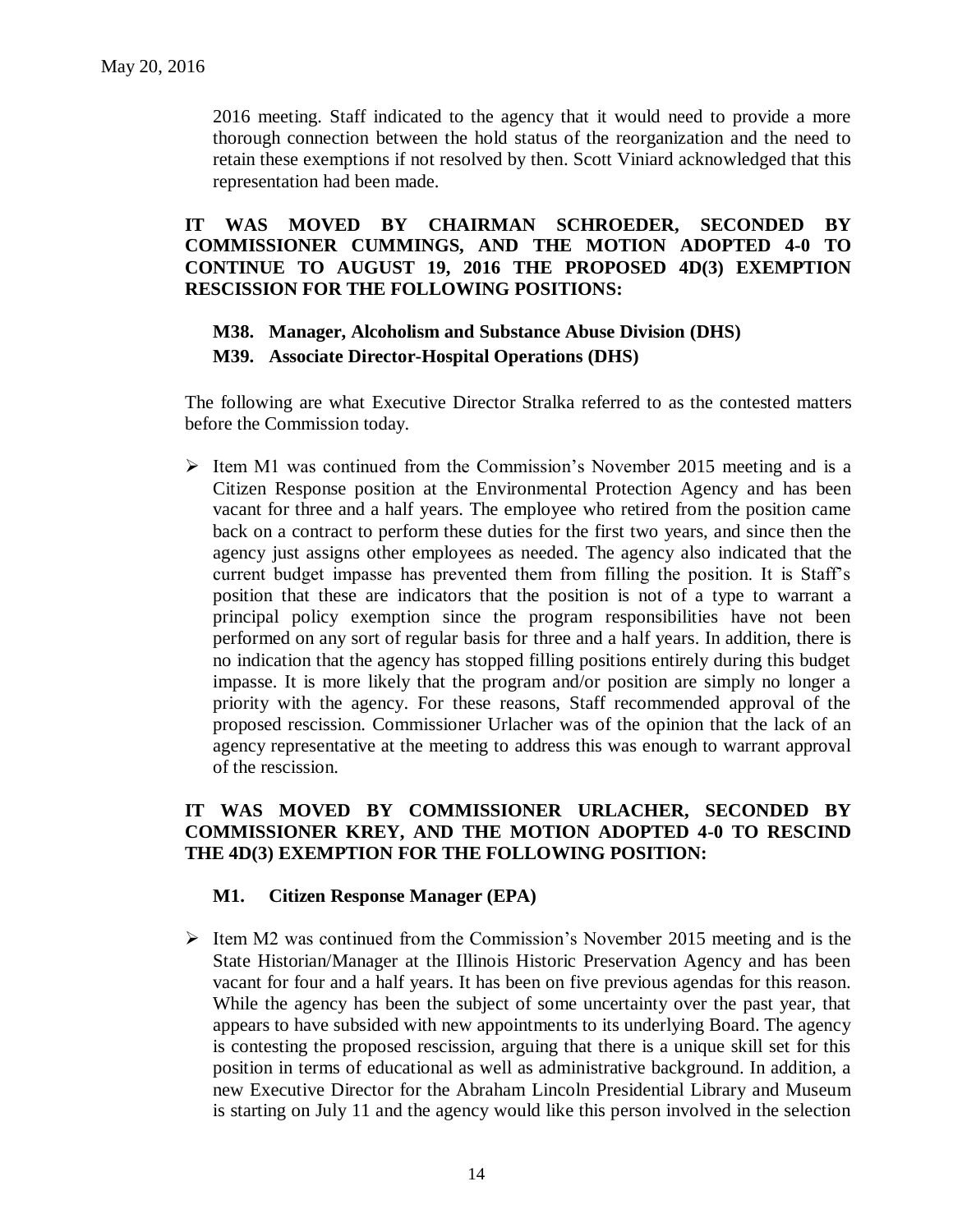process. While Staff considers the length of this vacancy to be egregiously long and still recommends approval of the proposed rescission, a continuance to the Commission's August 19, 2016 meeting would be supported. Lori Tinsley indicated that the agency would appreciate another extension. Nadine O'Leary added that the incoming Director is aware of this vacancy and will be making it a priority hire. However, she cautioned that there will be a nationwide search which could take some time. Commissioner Urlacher asked if that meant past the Commission's August meeting, and Nadine O'Leary indicated it would. Commissioner Cummings asked why the agency did not start the search now. Nadine O'Leary responded that the incoming Director was prevented from participating in the candidate search until he was hired because of his status as a federal employee. Chairman Schroeder inquired if there was a consensus to rescind the exemption. Commissioner Krey indicated being in favor since the new Director was not even hired yet. Chairman Schroeder pointed out the extreme duration of the vacancy of this position. Executive Director Stralka noted for the Commissioners the option of continuing this proposed rescission to the August meeting and requested that the agency come back before the Commission to show what progress it made in filling this position. Commissioner Cummings then reiterated that she did not yet understand why agency staff could not at least start a candidate search now. Nadine O'Leary replied that the Governor's Office preferred to wait for the new Director to start. Commissioner Cummings then suggested that agency staff get moving since they already have a position description.

### **IT WAS MOVED BY COMMISSIONER CUMMINGS, SECONDED BY COMMISSIONER URLACHER, AND THE MOTION ADOPTED 4-0 TO CONTINUE TO AUGUST 19, 2016 THE PROPOSED 4D(3) EXEMPTION RESCISSION FOR THE FOLLOWING POSITION:**

### **M2. State Historian/Manager ALPLM Research and Collections (HPA)**

 $\geq$  Item M3 was continued from the Commission's November 2015 meeting and is the Director of the Bureau of Pharmacy and Clinical Support at the Department of Human Services and has been vacant for four years. The agency argued that this position also has a unique skill set requiring four years of experience as a registered pharmacist, and the salary limitations have been an obstacle to filling the position. The agency had indicated it was interviewing a potential candidate though Staff had not received any update. For that reason, a short continuance to the August 19, 2016 meeting may be appropriate. Scott Viniard informed the Commissioners that the agency is presently interviewing two candidates, and that the employee who had retired from the position had come back to perform this function on a personal service contract. Gregory M. Bassi added that this is a unique position and stressed how important it was to have a qualified individual run the entire pharmacy network for the agency.

### **IT WAS MOVED BY COMMISSIONER KREY, SECONDED BY COMMISSIONER URLACHER, AND THE MOTION ADOPTED 4-0 TO CONTINUE TO AUGUST 19, 2016 THE PROPOSED 4D(3) EXEMPTION RESCISSION FOR THE FOLLOWING POSITION:**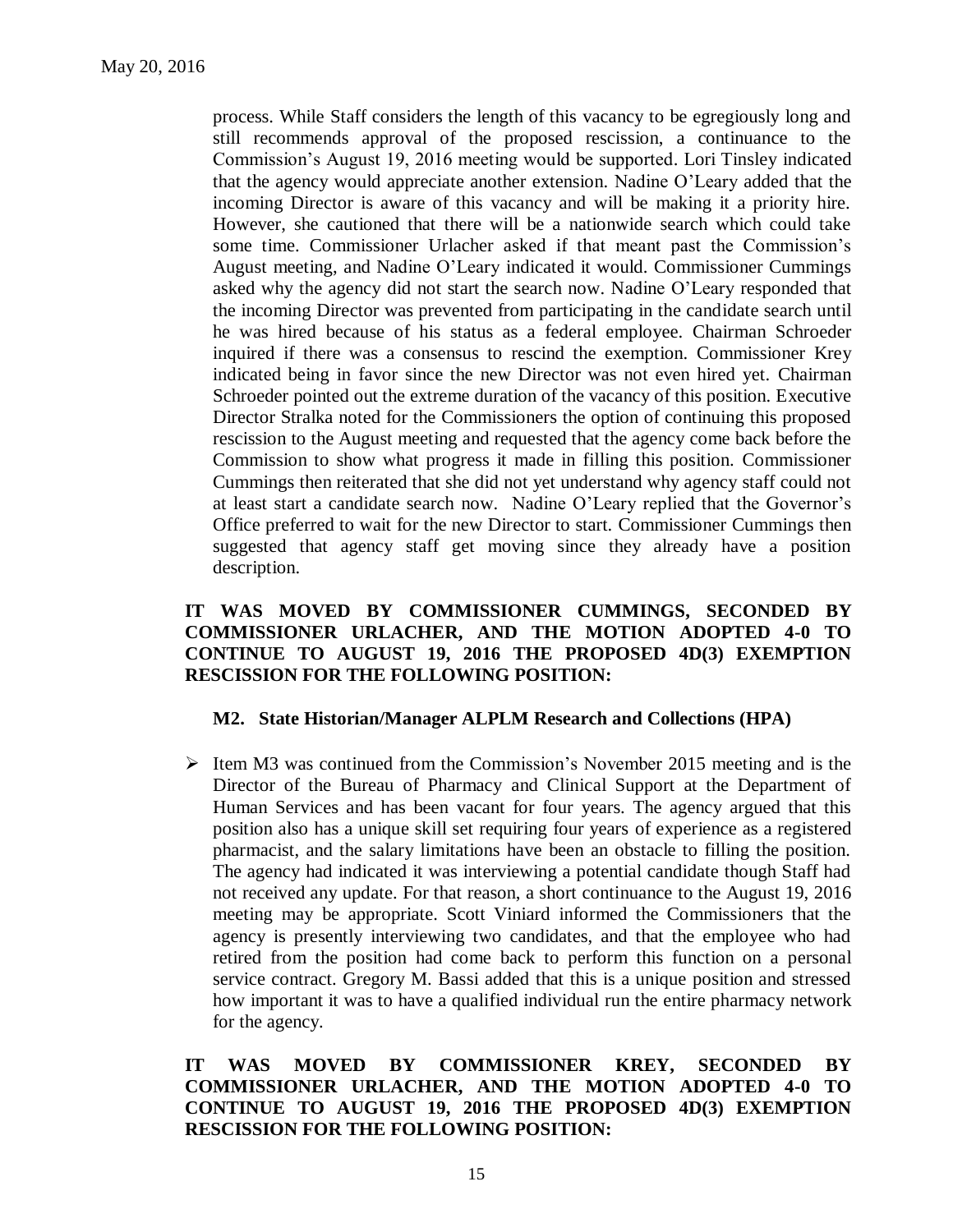### **M3. Director, Bureau of Pharmacy and Clinical Support (DHS)**

 $\triangleright$  Item M6 is the Region 7 Property Manager for the Bureau of Property Management in Central Management Services. Region 7 encompasses the far southern counties of the State. On March 1 of this year, the position was relocated from Sangamon County to Champaign County. Champaign County is not one of the Counties that this position covers so Staff sent an inquiry to Central Management Services asking for an explanation for the County change. Since no response was forthcoming, the position was noticed up for proposed rescission even though it had an incumbent. It was just yesterday that Staff received a telephone call from the Deputy Director of Property Management with a brief explanation. It was the Staff recommendation that this item be continued to the August 19, 2016 meeting to allow additional inquiry. Roneta Taylor acknowledged that this was accurate. Commissioner Urlacher suggested that Staff review the Bureau's exempt structure prior to the August meeting, and it was the consensus of the Commissioners that a letter to the Director of Central Management Services be prepared and delivered under the Chairman's signature.

### **IT WAS MOVED BY COMMISSIONER URLACHER, SECONDED BY CHAIRMAN SCHROEDER, AND THE MOTION ADOPTED 4-0 TO CONTINUE TO AUGUST 19, 2016 THE PROPOSED 4D(3) EXEMPTION RESCISSION FOR THE FOLLOWING POSITION:**

### **M6. Region 7 Property Manager (CMS)**

 $\triangleright$  Item M35 is the vacant Grant Manager position at the Department of Commerce and Economic Opportunity. It is tied in with the vacant Chief Accountability Officer at this agency since both are involved with grants. Both these positions were noticed up for proposed rescission due to the potential for overlap, but after consideration it was the Staff recommendation to deny the proposed rescission of the Chief Accountability Officer while recommending approval of the proposed rescission of the Grant Manager exemption. The agency is seeking to retain both exemptions, arguing that the grant administration responsibilities of the Grant Manager are sufficient to warrant a principal policy exemption. Staff disagrees. The recent Grant Accountability and Transparency Act impacted grant making agencies such as the Department of Commerce and Economic Opportunity. This Act made it abundantly clear that when it comes to agency grant administration, the ultimate authority for grant programs is with the Chief Accountability Officer. That is tantamount to the "principal" requirement of Section 4d(3) when it comes to these exemptions. In fact, the Commission just approved a request for a Chief Accountability Officer at another agency last month. Commission Staff conferred with the head of the Grant Accountability and Transparency Unit in the Governor's Office of Management and Budget about this very topic prior to last month's meeting. This unit is charged under the Act with its statewide administration. She was in agreement with this interpretation. For these reasons, Staff recommended approval of this proposed rescission. Emily Monk responded that this position is the Deputy Director of the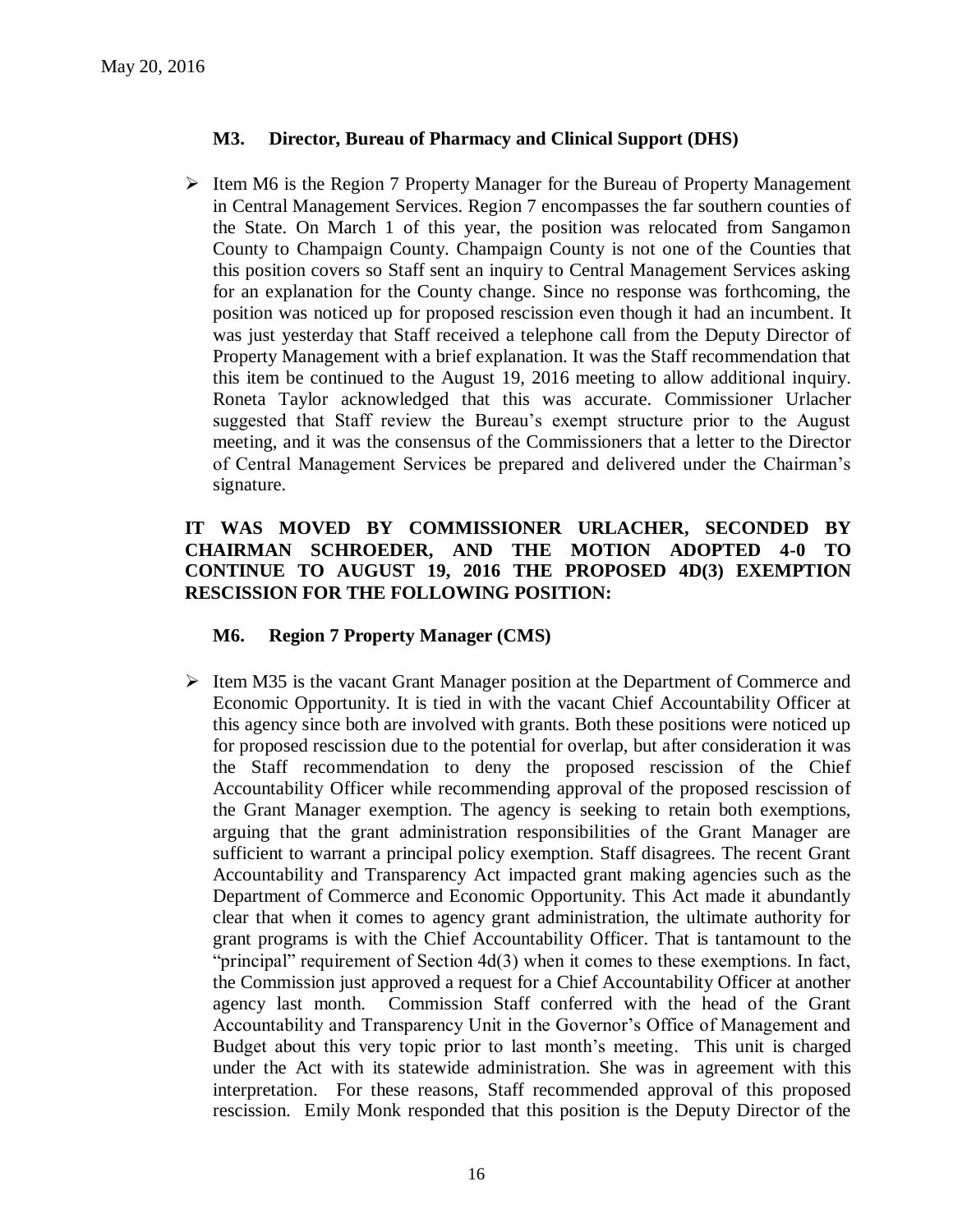Office of Grant Management. The Department of Commerce and Economic Opportunity has several divisions that manage grants. That is one reason why it needs its own Deputy Director who reports to the agency Director. This position manages the grant process at the agency and has daily interactions with various grantees. On the other hand, the Chief Accountability Officer is not involved in the day to day operation of grants at the agency. She did acknowledge that the Chief Accountability Officer does have ultimate authority for grant management. The agency is presently making very good progress in filling both these vacant positions. Chairman Schroeder inquired what "very good progress" meant. Emily Monk replied that two candidates are under consideration. Commissioner Cummings asked if the agency has multiple grant managers. Emily Monk responded that it has dozens. Chairman Schroeder inquired how the responsibilities of the two positions are distinct. Emily Monk stated that this position manages a large set of grants while the Chief Accountability Officer is not involved in day to day activities. Executive Director Stralka added that responsibility for day to day activities is not normally a hallmark for a position to qualify for a principal policy exemption. He pointed out that prior to the Grant Accountability and Transparency Act, this position was qualified for a principal policy exemption. It was the passage of the Act that legislatively placed principal policy responsibility for grant programs with a Chief Accountability Officer.

### **IT WAS MOVED BY COMMISSIONER KREY, SECONDED BY COMMISSIONER CUMMINGS, AND THE MOTION ADOPTED 4-0 TO RESCIND THE 4D(3) EXEMPTION FOR THE FOLLOWING POSITION:**

### **M35. Manager, Office of Grants Management (DCEO)**

 $\triangleright$  Item M40 is a Regional Health Officer for the Department of Public Health. This vacant position is assigned to Champaign County as one of seven Regional Health Officers throughout the State. This particular position has been vacant for two and a half years. Note that at least one Regional Health Officer has been considered for proposed rescission every year since 2011 excepting 2012. In essence, the agency has been operating with no more than six Regional Health Officers since 2011. The agency contended that the budget impasse was preventing it from filling this position, and that it should not be punished for the failure of past administrations to keep these Regional Health Officers fully staffed. As indicated previously, the absence of a showing that the agency was prevented from filling any positions due to the budget impasse indicates that the failure to fill this position was simply a prioritization issue and this position did not have a high priority. With regard to past administrations, it has been well over a year since the current administration took over. For these reasons, Staff recommended approval of this proposed rescission. Commissioner Urlacher again was of the opinion that the lack of an agency representative at the meeting to address this was enough to warrant approval of the rescission. All of the Commissioners were in agreement with this sentiment.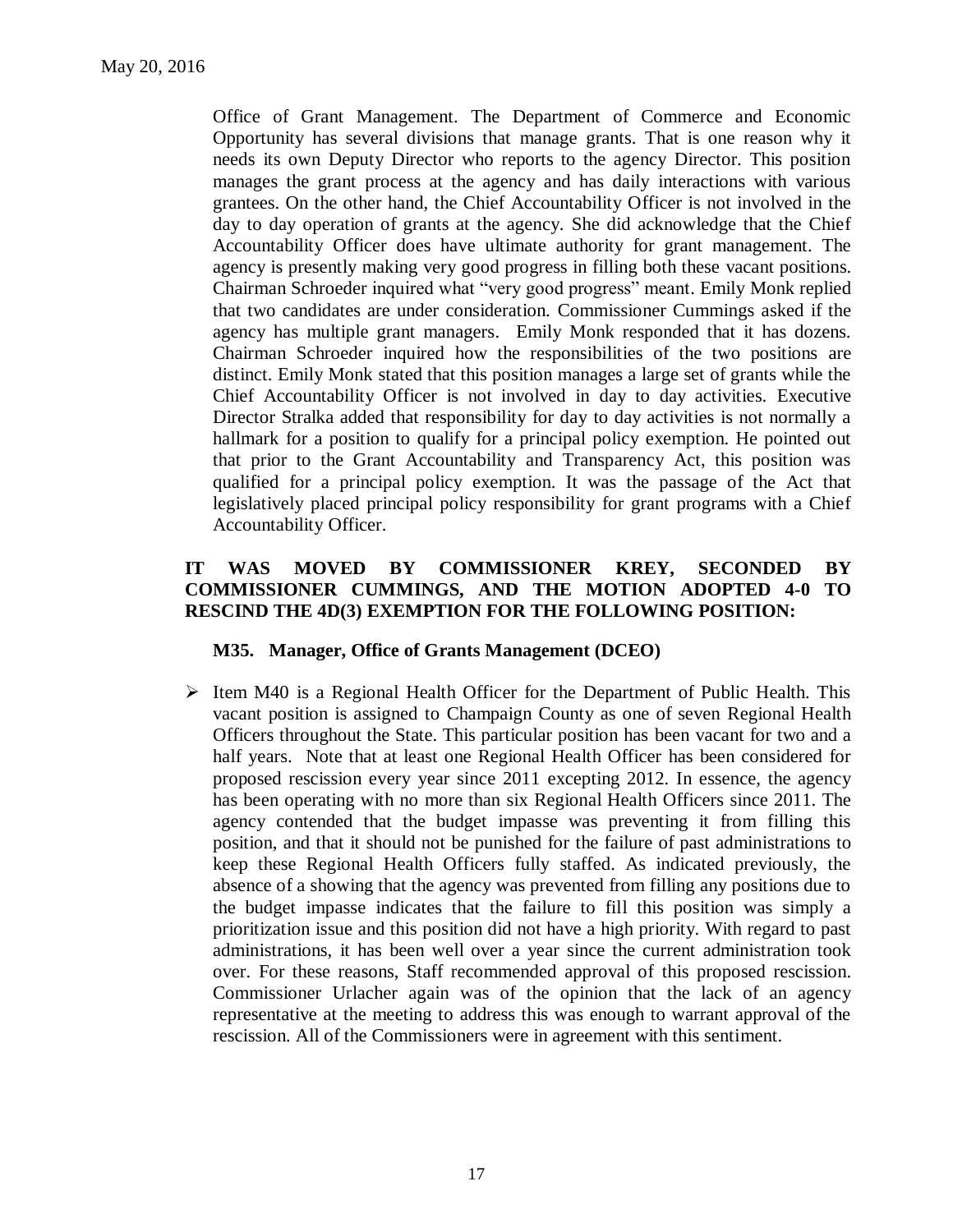### **IT WAS MOVED BY COMMISSIONER URLACHER, SECONDED BY COMMISSIONER CUMMINGS, AND THE MOTION ADOPTED 4-0 TO RESCIND THE 4D(3) EXEMPTION FOR THE FOLLOWING POSITION:**

## **M40. Regional Health Officer, Champaign (DPH)**

### **The following 4d(3) exemption rescissions were denied on May 20, 2016:**

| <b>Item</b>    | <b>Position Number</b>                | Agency                    | <b>Functional Title</b>                                          |
|----------------|---------------------------------------|---------------------------|------------------------------------------------------------------|
| $\overline{A}$ | $37015 - 25 - 04 - 000 - 02 - 01$     | Revenue                   | Legislative Liaison                                              |
| 36             | 40070-42-00-800-00-01                 | Commerce and<br>Econ Opp. | <b>Chief Accountability Officer</b>                              |
| 37             |                                       |                           | 26908-10-76-000-00-01   Human Services   Director, Mental Health |
| 42             | 40070-50-37-000-00-03   Workers' Comp |                           | Chief of Staff                                                   |

### **The following 4d(3) exemptions were rescinded on May 20, 2016:**

| <b>Item</b> | <b>Position Number</b> | <b>Agency</b>                    | <b>Functional Title</b>                                                |
|-------------|------------------------|----------------------------------|------------------------------------------------------------------------|
| 1           | 40070-46-00-200-00-03  | Environmental<br>Protection      | Citizen Response Manager                                               |
| 14          | 40070-37-80-100-01-06  | Central Mgmt.<br>Services (CMS)  | <b>IOCI</b> Media Administrator - CMS<br>& Juvenile Justice            |
| 15          | 40070-37-80-100-01-07  | Central Mgmt.<br><b>Services</b> | <b>IOCI</b> Media Administrator -<br><b>Environ. Protection Agency</b> |
| 17          | 40070-37-80-100-01-09  | Central Mgmt.<br><b>Services</b> | <b>IOCI</b> Media Administrator -<br><b>Human Services</b>             |
| 19          | 40070-37-80-100-01-11  | Central Mgmt.<br><b>Services</b> | <b>IOCI</b> Media Administrator-<br><b>Natural Resources</b>           |
| 21          | 40070-37-80-100-01-14  | Central Mgmt.<br><b>Services</b> | <b>IOCI</b> Media Administrator -<br>Corrections                       |
| 25          | 40070-37-80-100-01-19  | Central Mgmt.<br><b>Services</b> | <b>IOCI</b> Media Administrator -<br>Revenue                           |
| 26          | 40070-37-80-100-01-21  | Central Mgmt.<br><b>Services</b> | <b>IOCI</b> Media Administrator-<br><b>State Fire Marshal</b>          |
| 27          | 40070-37-80-100-01-23  | Central Mgmt.<br><b>Services</b> | <b>IOCI</b> Media Administrator -<br>Healthcare                        |
| 28          | 40070-37-80-100-01-24  | Central Mgmt.<br><b>Services</b> | <b>IOCI</b> Media Administrator -<br>Historic Pres. & Capital Develop. |
| 33          | 40070-37-80-300-00-01  | Central Mgmt.<br><b>Services</b> | <b>IOCI</b> Media Administrator -<br>Publications                      |
| 34          | 40070-37-80-400-00-01  | Central Mgmt.<br><b>Services</b> | <b>IOCI</b> Media Administrator -<br>Visual Media                      |
| 35          | 40070-42-00-006-00-01  | Commerce and<br>Econ Opp.        | Manager-Office of Grants<br>Management                                 |
| 40          | 40070-20-06-206-00-61  | <b>Public Health</b>             | Reg. Health Officer, Champaign                                         |
| 41          | 00501-25-04-000-02-01  | Revenue                          | Legislative Liaison                                                    |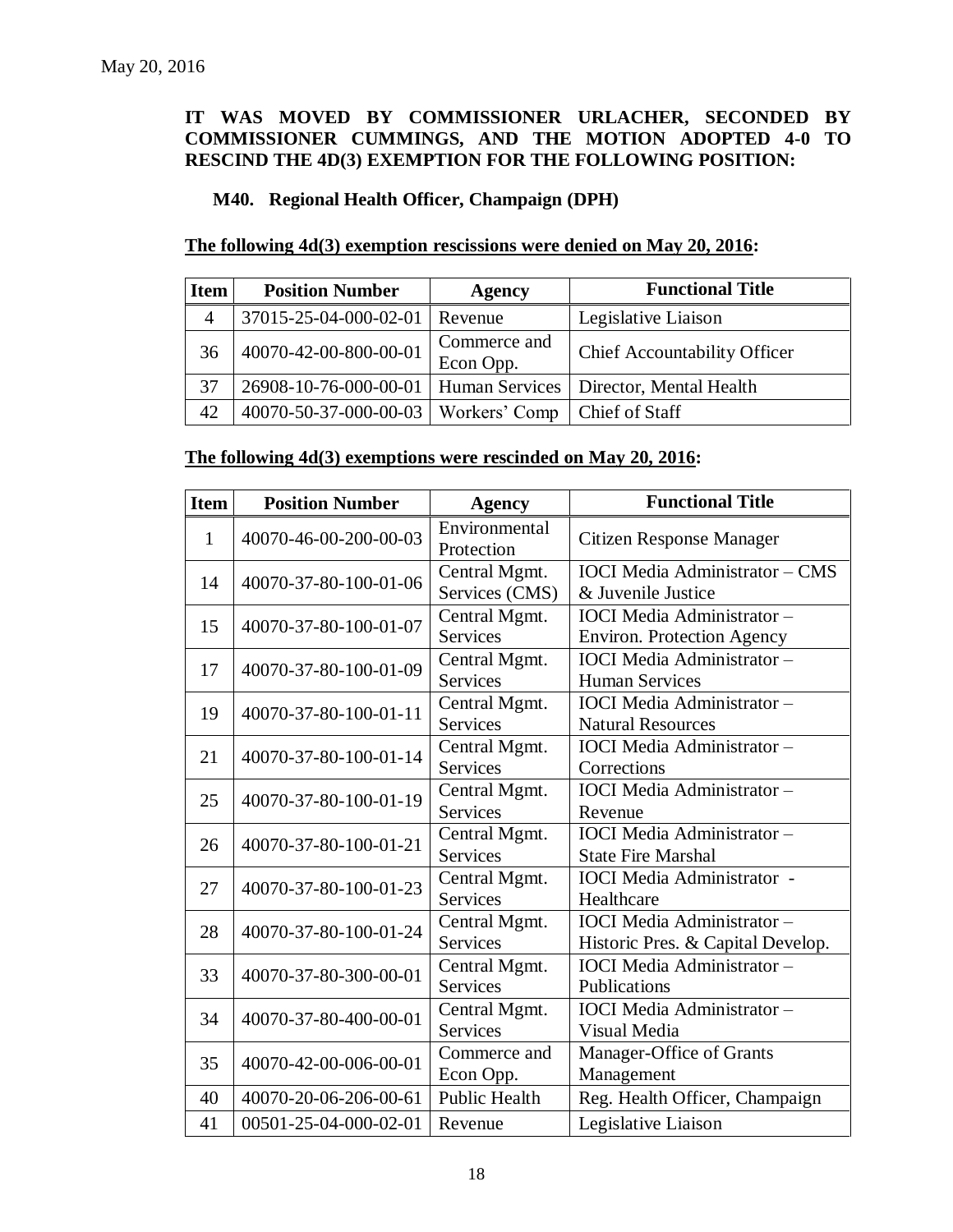### **The following proposed 4d(3) exemption rescissions were continued to August 19, 2016 on May 20, 2016:**

| <b>Item</b>    | <b>Position Number</b> | <b>Agency</b>                    | <b>Functional Title</b>                                              |
|----------------|------------------------|----------------------------------|----------------------------------------------------------------------|
| $\overline{2}$ |                        | Historic Pres.                   | <b>State Historian/Manager ALPLM</b>                                 |
|                | 40070-48-52-000-00-01  |                                  | Research & Collections                                               |
| 3              | 40070-10-89-200-00-01  | <b>Human Services</b>            | Director, Bureau of Pharmacy &                                       |
|                |                        |                                  | <b>Clinical Support</b>                                              |
| 5              | 40070-50-90-200-00-01  | Arts Council                     | <b>Deputy Director Programs</b>                                      |
| 6              | 40070-37-60-010-0701   | Central Mgmt.                    | <b>Region 7 Property Manager</b>                                     |
|                |                        | <b>Services</b>                  |                                                                      |
| 7              | 40070-37-62-300-00-01  | Central Mgmt.<br><b>Services</b> | Property Manager, Transactions -<br><b>Central and South Regions</b> |
|                |                        |                                  |                                                                      |
| 8              | 40070-37-62-000-00-01  | Central Mgmt.<br>Services        | Property Management,                                                 |
|                |                        |                                  | Transactions & Property Admin                                        |
| 9              | 40070-37-62-200-00-01  | Central Mgmt.                    | Property Management,<br>Transactions, Chicago & North                |
|                |                        | <b>Services</b>                  | Regions                                                              |
|                |                        | Central Mgmt.                    | Prop. Mgmt., Transactions &                                          |
| 10             | 40070-37-62-400-00-01  | <b>Services</b>                  | Property Admin., Real Property                                       |
|                |                        | Central Mgmt.                    | Deputy Director-Office of                                            |
| 11             | 40070-37-80-000-00-01  | <b>Services</b>                  | Communication & Information                                          |
|                |                        | Central Mgmt.                    | <b>IOCI</b> Media Administrator-                                     |
| 12             | 40070-37-80-100-01-01  | Services                         | Aging/Insurance                                                      |
|                |                        | Central Mgmt.                    | <b>IOCI</b> Media Administrator -                                    |
| 13             | 40070-37-80-100-01-03  | <b>Services</b>                  | Commerce & Econ Opportunity                                          |
|                |                        |                                  | <b>IOCI</b> Media Administrator -                                    |
| 16             | 40070-37-80-100-01-08  | Central Mgmt.                    | <b>Financial and Professional</b>                                    |
|                |                        | <b>Services</b>                  | <b>Regulation</b> / Revenue                                          |
|                |                        | Central Mgmt.                    | IOCI Media Administrator-                                            |
| 18             | 40070-37-80-100-01-10  | <b>Services</b>                  | Human Rights                                                         |
|                |                        | Central Mgmt.                    | <b>IOCI</b> Media Administrator-                                     |
| 20             | 40070-37-80-100-01-13  | Services                         | Corrections                                                          |
|                |                        | Central Mgmt.                    | <b>IOCI</b> Media Administrator-                                     |
| 22             | 40070-37-80-100-01-15  | Services                         | Labor/Workers' Compensation                                          |
| 23             | 40070-37-80-100-01-16  | Central Mgmt.                    | IOCI Media Administrator-                                            |
|                |                        | <b>Services</b>                  | Public Health                                                        |
| 24             | 40070-37-80-100-01-17  | Central Mgmt.                    | <b>IOCI</b> Media Administrator -                                    |
|                |                        | Services                         | Public Health                                                        |
| 29             | 40070-37-80-100-01-26  | Central Mgmt.                    | <b>IOCI</b> Media Administrator -                                    |
|                |                        | Services                         | Healthcare                                                           |
|                |                        | Central Mgmt.                    | <b>IOCI</b> Media Administrator -                                    |
| 30             | 40070-37-80-100-01-27  | <b>Services</b>                  | Transportation                                                       |
| 31             | 40070-37-80-100-01-28  | Central Mgmt.                    | <b>IOCI</b> Media Administrator -                                    |
|                |                        | Services                         | <b>Emergency Management</b>                                          |
| 32             | 40070-37-80-100-01-29  | Central Mgmt.                    | <b>IOCI</b> Media Administrator -                                    |
|                |                        | Services                         | Veterans' Affairs                                                    |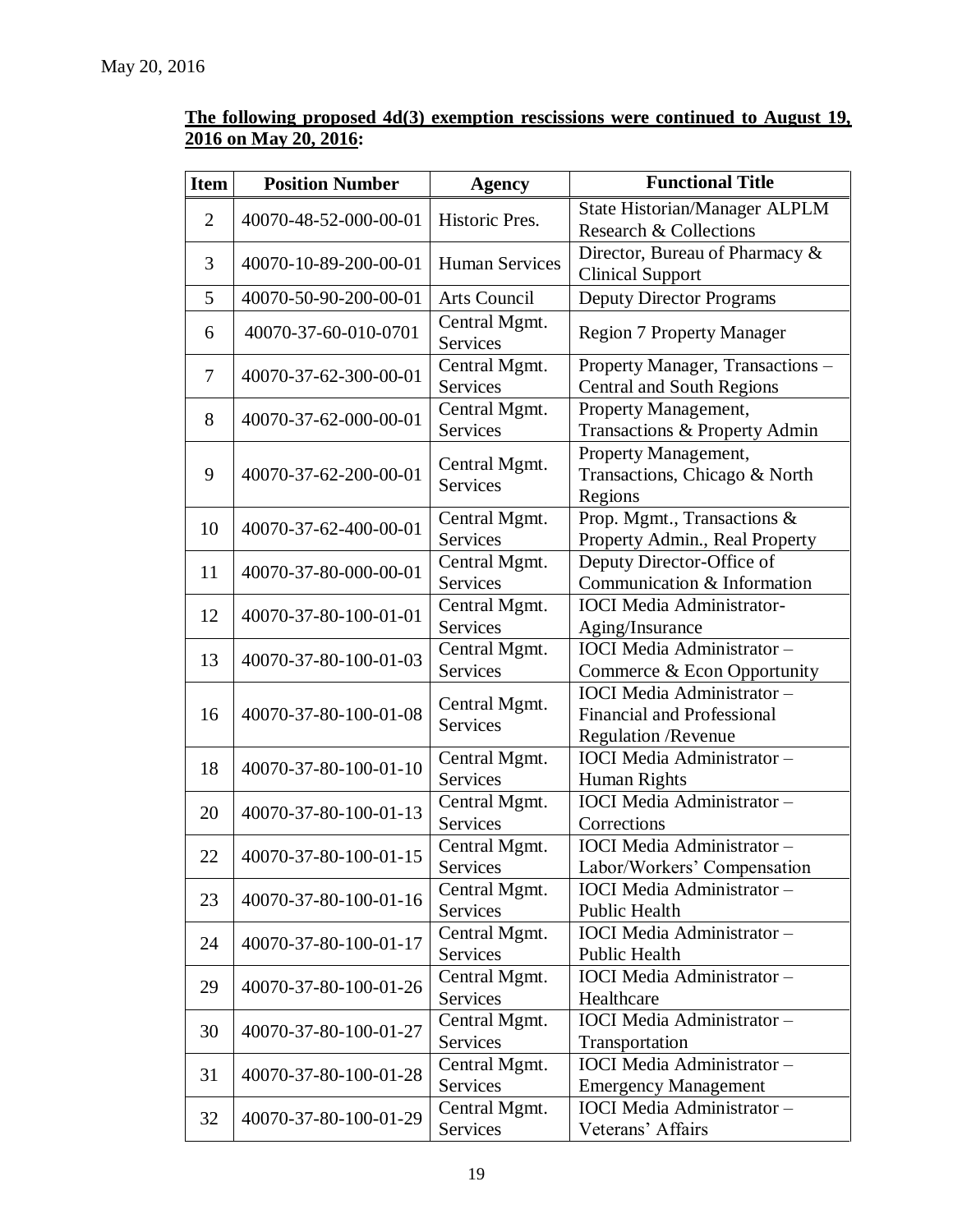| <b>Item</b> | <b>Position Number</b>                 | Agency | <b>Functional Title</b>                              |
|-------------|----------------------------------------|--------|------------------------------------------------------|
| 38          | 40070-10-40-000-00-01   Human Services |        | Manager, Alcoholism and<br>Substance Abuse Division  |
| 39          | 40070-10-76-100-00-01   Human Services |        | <b>Associate Director for Hospital</b><br>Operations |

### VI. CLASS SPECIFICATIONS

### **A. Governing Rule – Section 1.45 Classification Plan**

The Commission will review the class specifications requiring Commission approval under the Classification Plan and will approve those that meet the requirements of the Personnel Code and Personnel Rules and conform to the following accepted principles of position classification:

- a) The specifications are descriptive of the work being done or that will be done;
- b) Identifiable differentials are set forth among classes that are sufficiently significant to permit the assignment of individual positions to the appropriate class;
- c) Reasonable career promotional opportunities are provided;
- d) The specifications provide a reasonable and valid basis for selection screening by merit examinations;
- e) All requirements of the positions are consistent with classes similar in difficulty, complexity and nature of work.

### **B. None submitted**

### **IT WAS MOVED BY COMMISSIONER CUMMINGS, SECONDED BY CHAIRMAN SCHROEDER, AND THE MOTION ADOPTED 4-0 TO DISAPPROVE ANY CLASS SPECIFICATIONS RECEIVED BY THE COMMISSION STAFF NOT CONTAINED IN THIS AGENDA TO ALLOW ADEQUATE STUDY.**

### VII. PERSONNEL RULES

### **A. Civil Service Commission Governing Rule – Section 1.310 Personnel Rules**

The Commission has power to disapprove new rules or amendments to existing rules submitted by the Director of Central Management Services. Such proposed new rules or amendments of existing rules submitted to the Commission shall be accompanied by a report of proceedings attending the prior public hearing required by law with respect to them. If the Commission does not disapprove new rules or any amendment to existing rules within 30 days following the receipt from the Director of Central Management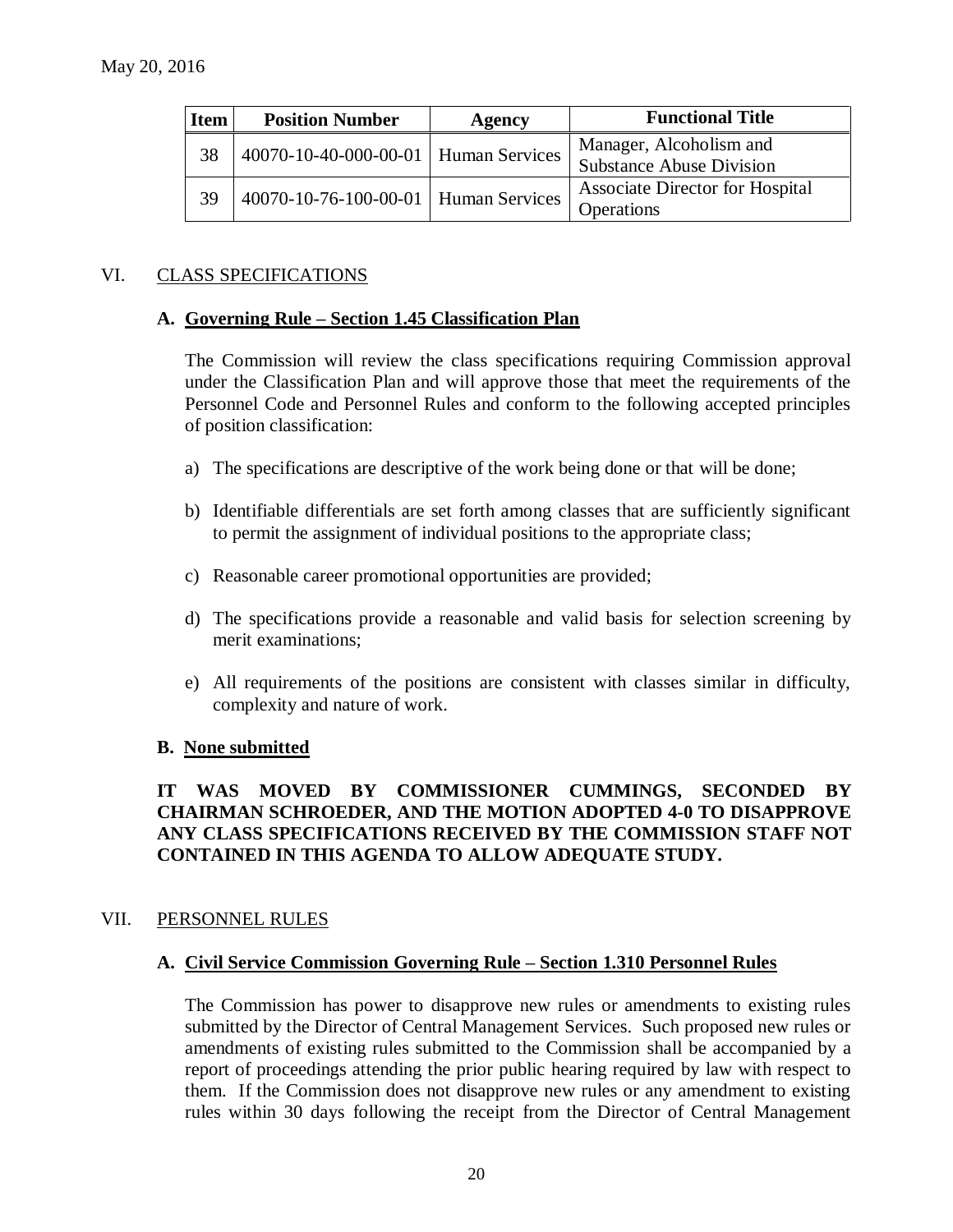Services, the new rules or amendments have the force and effect of law after filing by the Director with the Secretary of State.

### **B. None submitted**

**IT WAS MOVED BY COMMISSIONER CUMMINGS, SECONDED BY COMMISSIONER URLACHER, AND THE MOTION ADOPTED 4-0 TO DISAPPROVE ANY AMENDMENTS TO PERSONNEL RULES RECEIVED BY THE COMMISSION STAFF BUT NOT CONTAINED IN THIS AGENDA TO ALLOW ADEQUATE STUDY.** 

### VIII. MOTION TO CLOSE A PORTION OF THE MEETING

**IT WAS MOVED BY COMMISSIONER URLACHER, SECONDED BY COMMISSIONER CUMMINGS, AND BY ROLL CALL VOTE THE MOTION ADOPTED 4-0 TO CLOSE A PORTION OF THE MEETING PURSUANT TO SUBSECTIONS 2(c)(1), 2(c)(4), AND 2(c)(11) OF THE OPEN MEETINGS ACT.**

| <b>SCHROEDER YES</b> |            | <b>CUMMINGS</b> | <b>YES</b> |
|----------------------|------------|-----------------|------------|
| <b>FINCH</b>         |            | <b>KREY</b>     | YES        |
| <b>URLACHER</b>      | <b>YES</b> |                 |            |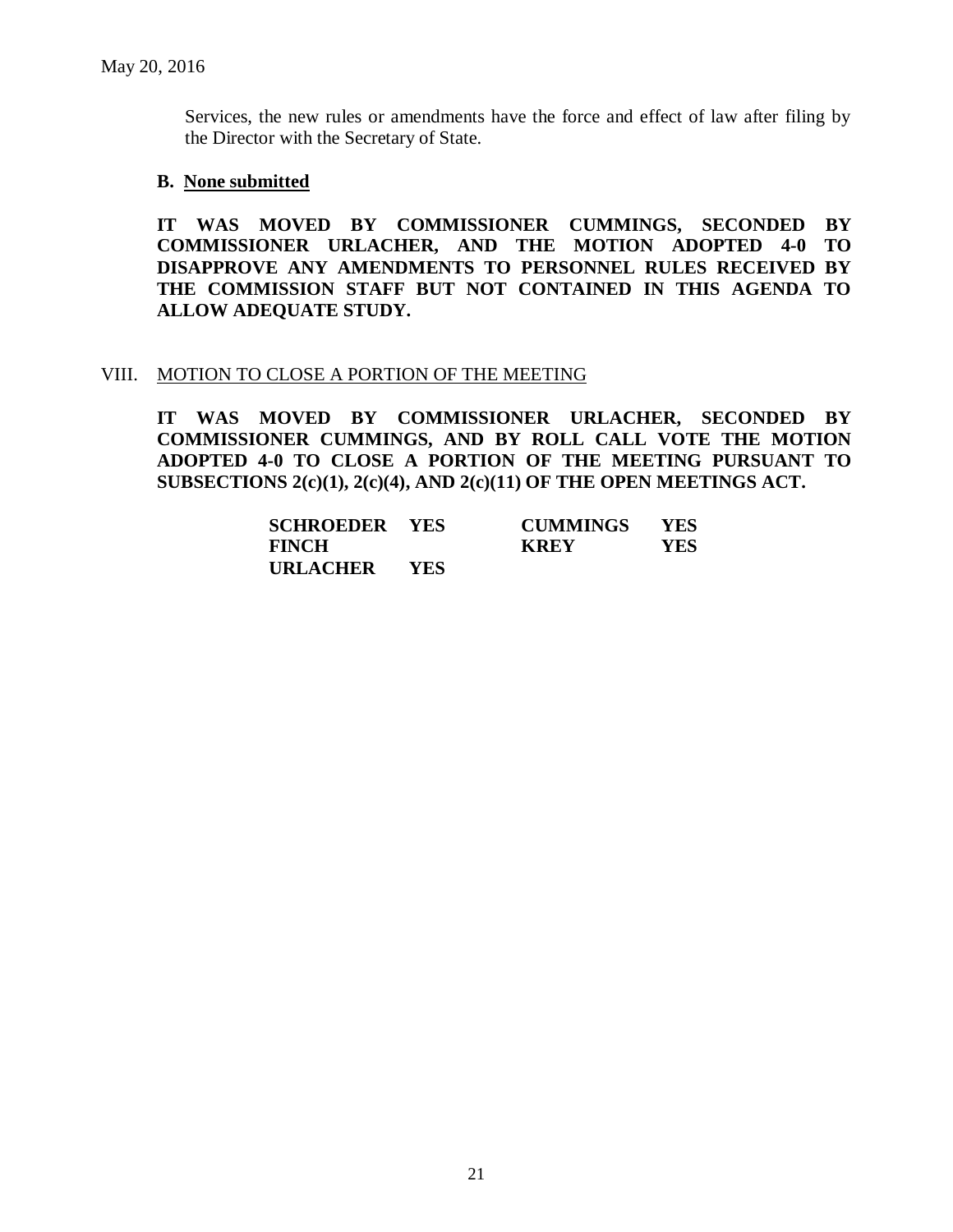### IX. RECONVENE THE OPEN MEETING

Upon due and proper notice the regular open meeting of the Illinois Civil Service Commission was reconvened at 160 North LaSalle Street, Suite S-901, Chicago, Illinois at 12:08 p.m.

#### **PRESENT**

Chairman William A. Schroeder; Anita M. Cummings, Susan Moylan Krey, and Casey Urlacher, Commissioners; Daniel Stralka, Executive Director; Andrew Barris (by telephone), Assistant Executive Director.

#### X. NON-MERIT APPOINTMENT REPORT

Set forth below is the number of consecutive non-merit appointments made by each department as reported by Central Management Services:

| Agency                                       | 3/31/16        | 4/30/16 | 4/30/15 |
|----------------------------------------------|----------------|---------|---------|
| Agriculture                                  | 1              | 1       | 0       |
| <b>Central Management Services</b>           | 4              | 6       |         |
| <b>Children and Family Services</b>          |                |         |         |
| <b>Emergency Management Agency</b>           | 0              |         |         |
| <b>Employment Security</b>                   |                | 3       |         |
| <b>Financial and Professional Regulation</b> |                |         |         |
| <b>Healthcare and Family Services</b>        | 3              | 6       |         |
| <b>Historic Preservation Agency</b>          | 0              |         |         |
| <b>Human Services</b>                        | 11             | 17      |         |
| Insurance                                    | $\overline{2}$ |         |         |
| <b>Natural Resources</b>                     | 6              | 18      |         |
| <b>State Police</b>                          | 1              |         |         |
| <b>State Retirement Systems</b>              | 5              | 6       | 4       |
| Transportation                               | 5              | 1       |         |
| <b>Workers Compensation Commission</b>       | 1              | 1       |         |
| <b>Totals</b>                                | 42             | 65      |         |

Executive Director Stralka indicated he had reached out directly to representatives of the new Department of Innovation and Technology about the long-held concerns he had over the accuracy and usefulness of the Non-Merit Appointment Report. They indicated the Commission's concerns would be addressed in the near future.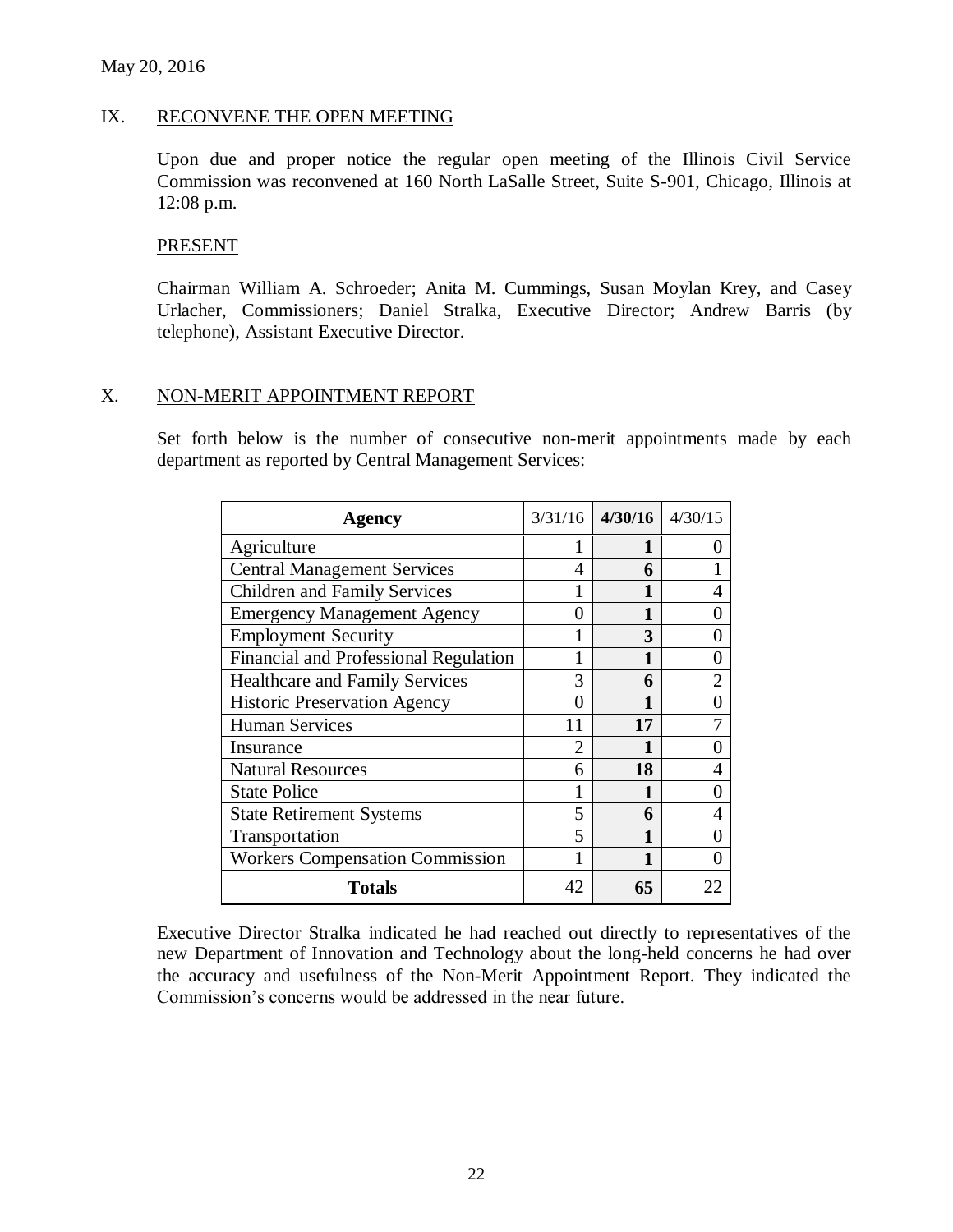### XI. PUBLICLY ANNOUNCED DECISIONS RESULTING FROM APPEALS

#### **DA-26-16**

| Employee    | Amanda S. Jones      | <b>Appeal Date</b>                   | 12/07/15          |
|-------------|----------------------|--------------------------------------|-------------------|
| Agency      | Corrections          | Decision Date $\vert 05/04/16 \vert$ |                   |
| Appeal Type | Discharge            | Proposal for                         | Discharge upheld. |
| ALJ         | <b>Andrew Barris</b> | Decision                             |                   |

**IT WAS MOVED BY COMMISSIONER URLACHER, SECONDED BY CHAIRMAN SCHROEDER, AND BY ROLL CALL VOTE OF 4-0 THE MOTION ADOPTED TO AFFIRM AND ADOPT THE PROPOSAL FOR DECISION OF THE ADMINISTRATIVE LAW JUDGE THAT THE PROVEN CHARGES WARRANT DISCHARGE FOR THE REASONS SET FORTH IN THE PROPOSAL FOR DECISION DATED MAY 4, 2016.**

| <b>SCHROEDER YES</b> |     | <b>CUMMINGS</b> | <b>YES</b> |
|----------------------|-----|-----------------|------------|
| <b>FINCH</b>         |     | <b>KREY</b>     | YES        |
| <b>URLACHER</b>      | YES |                 |            |

#### **DA-33-16**

| Employee    | Celina R. Lawson      | <b>Appeal Date</b> | 1/15/16           |
|-------------|-----------------------|--------------------|-------------------|
| Agency      | <b>Human Services</b> | Decision Date      | 4/29/16           |
| Appeal Type | Discharge             | Proposal for       | Discharge upheld. |
| ALJ         | <b>Andrew Barris</b>  | Decision           |                   |

**IT WAS MOVED BY COMMISSIONER URLACHER, SECONDED BY CHAIRMAN SCHROEDER, AND BY ROLL CALL VOTE OF 4-0 THE MOTION ADOPTED TO AFFIRM AND ADOPT THE PROPOSAL FOR DECISION OF THE ADMINISTRATIVE LAW JUDGE THAT THE PROVEN CHARGES WARRANT DISCHARGE FOR THE REASONS SET FORTH IN THE PROPOSAL FOR DECISION DATED APRIL 29, 2016.**

| <b>SCHROEDER YES</b> |            | <b>CUMMINGS</b> | <b>YES</b> |
|----------------------|------------|-----------------|------------|
| <b>FINCH</b>         |            | <b>KREY</b>     | YES.       |
| URLACHER             | <b>YES</b> |                 |            |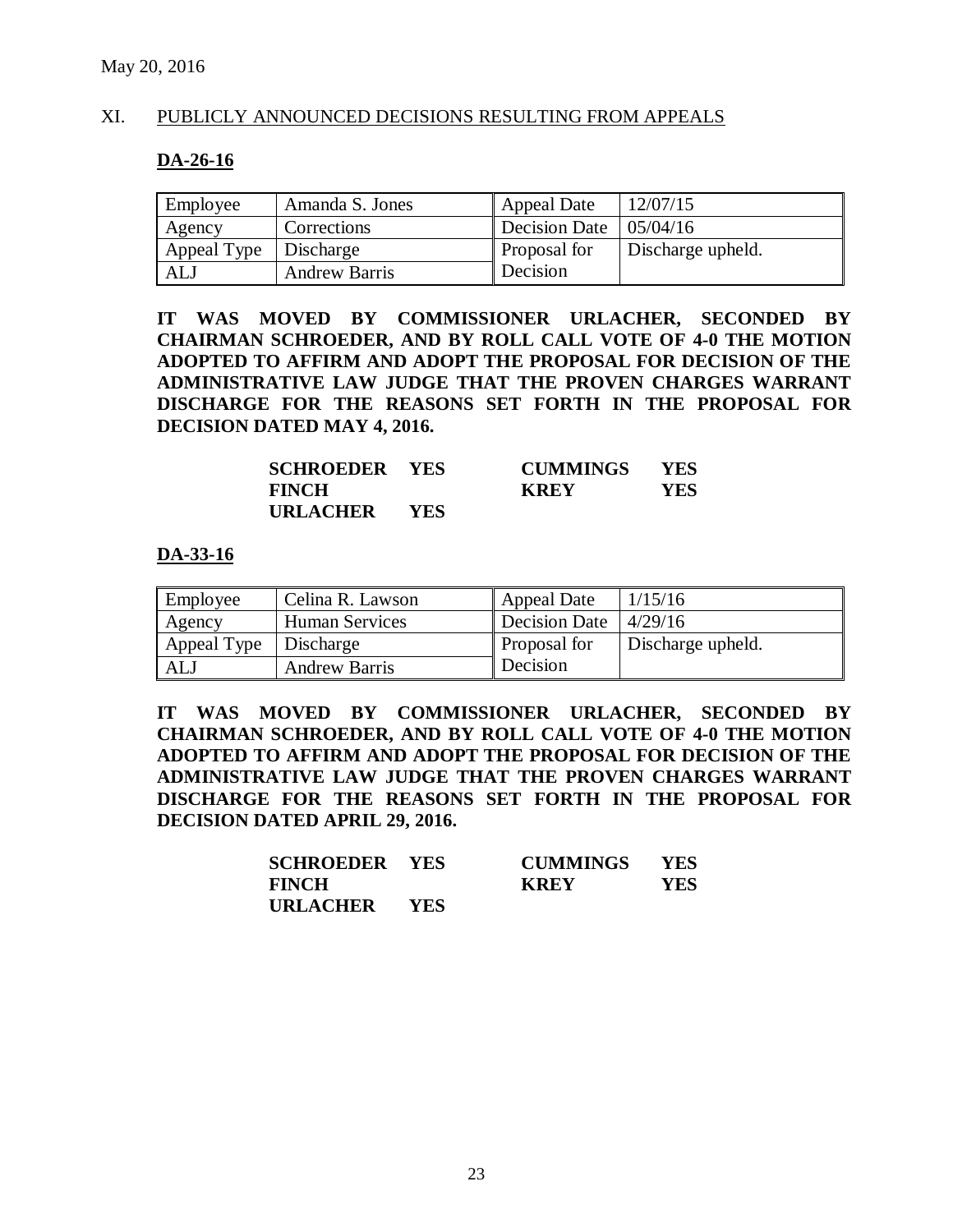### XII. APPEALS TERMINATED WITHOUT DECISION ON THE MERITS

#### **S-37-16**

| Employee    | Leah Gibbs            | <b>Appeal Date</b>   | 2/27/16               |
|-------------|-----------------------|----------------------|-----------------------|
| Agency      | <b>Human Services</b> | <b>Decision Date</b> | 4/25/16               |
| Appeal Type | <b>Suspension</b>     | Proposal for         | Dismissed; withdrawn. |
| ALJ         | <b>Andrew Barris</b>  | Decision             |                       |

### **DA-39-16**

| Employee    | Michael K. Whitmore   | <b>Appeal Date</b>   | 3/15/16           |
|-------------|-----------------------|----------------------|-------------------|
| Agency      | <b>Human Services</b> | <b>Decision Date</b> | 4/27/16           |
| Appeal Type | Discharge             | Proposal for         | Dismissed; agency |
| ALJ         | <b>Andrew Barris</b>  | Decision             | withdrew charges. |

#### **DA-44-16**

| Employee    | LeeAnne Kinsella                | <b>Appeal Date</b>   | 4/12/16             |
|-------------|---------------------------------|----------------------|---------------------|
| Agency      | <b>Environmental Protection</b> | <b>Decision Date</b> | 4/25/16             |
| Appeal Type | Discharge                       | Proposal for         | Dismissed; settled. |
| ALJ         | <b>Andrew Barris</b>            | Decision             |                     |

### **DA-46-16**

| Employee    | Donald Hill, Jr.      | <b>Appeal Date</b> | 4/26/16               |
|-------------|-----------------------|--------------------|-----------------------|
| Agency      | <b>Human Services</b> | Decision Date      | 5/09/16               |
| Appeal Type | Discharge             | Proposal for       | Dismissed; withdrawn. |
| ALJ         | <b>Andrew Barris</b>  | Decision           |                       |

### **DA-50-16**

| Employee    | Wade H. Pamon  | Appeal Date   | 5/05/16               |
|-------------|----------------|---------------|-----------------------|
| Agency      | Insurance      | Decision Date | 5/09/16               |
| Appeal Type | Discharge      | Proposal for  | Dismissed; withdrawn. |
| ALJ         | Daniel Stralka | Decision      |                       |

**IT WAS MOVED BY COMMISSIONER CUMMINGS, SECONDED BY COMMISSIONER KREY, AND BY ROLL CALL VOTE OF 4-0 THE MOTION ADOPTED TO AFFIRM AND ADOPT THE PROPOSALS FOR DECISION OF THE ADMINISTRATIVE LAW JUDGES TO DISMISS THE APPEALS FOR THE REASONS SET FORTH IN THE PROPOSALS FOR DECISION.**

| <b>SCHROEDER YES</b> |      | <b>CUMMINGS</b> | <b>YES</b> |
|----------------------|------|-----------------|------------|
| <b>FINCH</b>         |      | <b>KREY</b>     | YES.       |
| <b>URLACHER</b>      | YES. |                 |            |